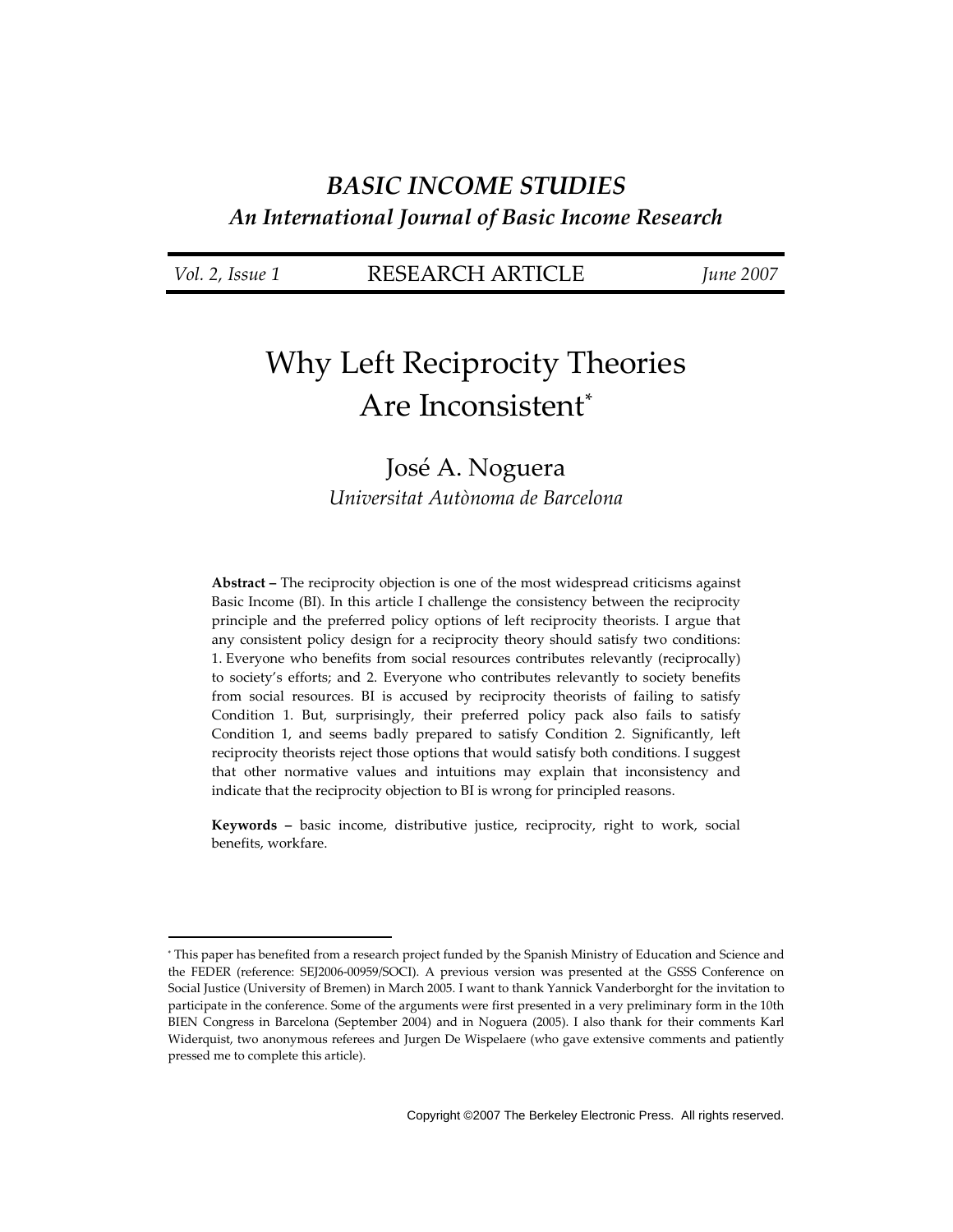# 1. Introduction: Normative Ideals Versus Policy Options

One of the most widespread criticisms of basic income (BI) in its universal and unconditional form has come from the so-called reciprocity theorists, and occasionally the discussion in recent years has been tough<sup>1</sup>. However, I have the impression that a spectator of the debates between BI's advocates and the reciprocity theorists would feel puzzled. Such an observer would see some reciprocity theorists who, after writing forceful pleas against parasitism and in favour of citizens' duties, accept a package of welfare schemes that would bring us close to an unconditional BI (Anderson, 2001, 2004; White, 2003, 2006). This observer would also find some BI defenders who argue that the reciprocity principle may be fair, but for pragmatic reasons BI may be the most favourable scheme for achieving fair reciprocity (Barry, 1997, 2001; Couillard, 2002; McKinnon, 2003; White, 2004; Widerquist, 1999). Still, many others would be seen to argue, on other grounds than reciprocity, that BI is the fairest policy but for pragmatic or political reasons we may prefer a reciprocity-sensitive scheme such as participation income (PI) or wage subsidies (Atkinson, 1996, 2004; Goodin, 2001; Offe, 2001; Van der Veen, 2004). Moreover, there are those who, being sympathetic to BI, try to show that it is compatible with reciprocity (Segall, 2005) – implying that, if it weren't, it might be rejectable. This spectator will read forceful and convincing critiques of work requirements in the welfare system, followed by a defence of less stringent work requirements (Anderson, 2004). Finally, this observer would see how some reciprocity theorists such as White (2004) argue that workfare policies may be justifiable only on pragmatic grounds, where other alternatives are not politically feasible.

After a dispassionate study, our spectator may well conclude that this is a peculiar discussion, since after all, few of its participants seem to consistently defend their first-choice options in institutional design. No doubt, it would take time and hard effort for this spectator to fully understand who is defending what and on what grounds. This is important, since consistency between normative principles and policy options seems to be an obvious desideratum for anyone who tries to put ideals of justice (no matter which ones) into practice.

Many reciprocity theorists (and most of those who have played a part in the BI debates) consider themselves to be politically progressive or on the left of the political spectrum. They contend that there is some ideal of fair reciprocity that

<sup>&</sup>lt;sup>1</sup> See, for example, the statement by Anderson (1999, p. 299) that BI "effectively indulges the tastes of the lazy and irresponsible at the expense of others who need assistance". The classic (and similarly tough) formulation of this accusation can be found in Elster (1986).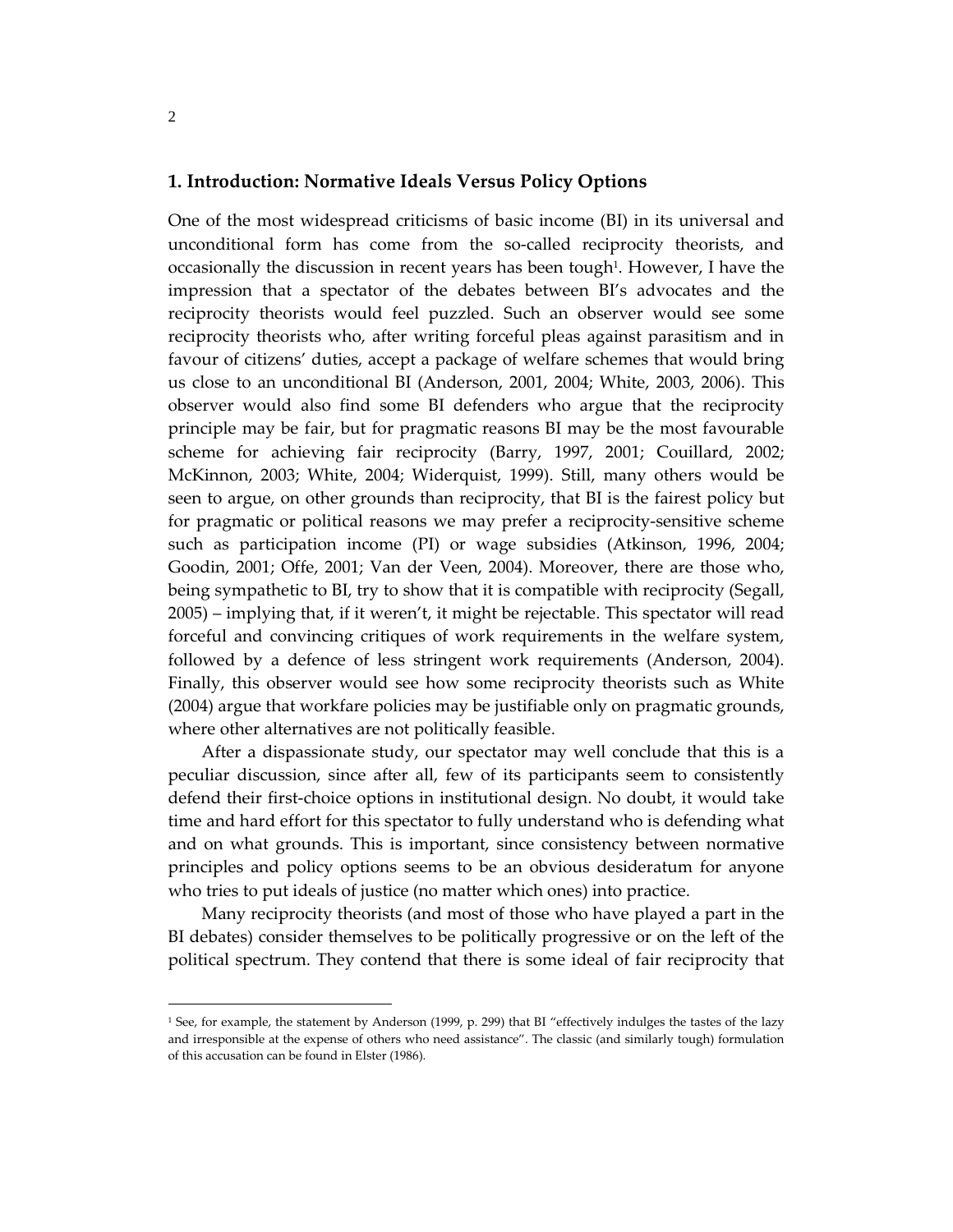left liberals, socialists, and egalitarians should bear in mind when making concrete policy recommendations. In this article, I argue that their criticisms against BI and their defence of alternative welfare designs rely on an inconsistent position: I claim that the reciprocity principle collides with basic intuitions of those in the left, which is why left reciprocity theorists frequently make inconsistent choices when examining the field of institutional design and welfare policy. Although the reciprocity objection to BI has generated a considerable amount of literature, little stress has been placed on the most striking and visible flaw of left reciprocity theories: their favourite policy options are not consistent with the normative principle they openly and proudly defend. The startling fact is that, in the end, left reciprocity theorists defend nonreciprocity policies and reject true reciprocity policies.

Although not considered here in detail, some BI defenders also sympathize with some allegedly reciprocity-sensitive policies (such as PI or some combination of conditional schemes).<sup>2</sup> I encourage BI supporters (and those who look at BI with interest and sympathy but are not completely sure of its fairness) to see that the reciprocity principle, if consistently applied, would harm a considerable number of other values and principles that are at the core of egalitarian and progressive social thinking. If that is so, then a principled defence of BI against the reciprocity objection should be possible, and BI defenders need not be ashamed or reluctant to say that the objection is wrong and that BI is the best policy option on principled grounds.<sup>3</sup>

Two stipulations are worth noting. First, I focus my argument on *left*- and not right-wing reciprocity theorists. I consider as right-wing reciprocity theorists those who favour a more stringent workfare design for present social welfare schemes (see Mead 1987, 1992; Phelps, 1997) in order to fight the culture of dependency, to enhance work performance, and to encourage the work ethic among the poor. In contrast, left reciprocity theorists agree to demanding some kind of productive contribution by social-benefit recipients, but add several egalitarian qualifications that make this demand much less stringent and subject to decency in work opportunities, social rights, and income sufficiency. Their rationale is to support equality, social cohesion and participation in a cooperative social framework, rather than to support a moral life or the work ethic. Rightwing reciprocity theorists may defend unfair policies, and they may be consistent in doing so. However, a left reciprocity theory can hardly be consistent. I clarify this distinction and the left reciprocity theories below.

<sup>&</sup>lt;sup>2</sup> For instance, see Couillard (2002, p. 1), Goodin (2001), Offe (2001), and Opielka (2005, p. 8).

<sup>&</sup>lt;sup>3</sup> This is Philippe Van Parijs's option from the beginning, as McKinnon (2003, p. 153) rightly notes.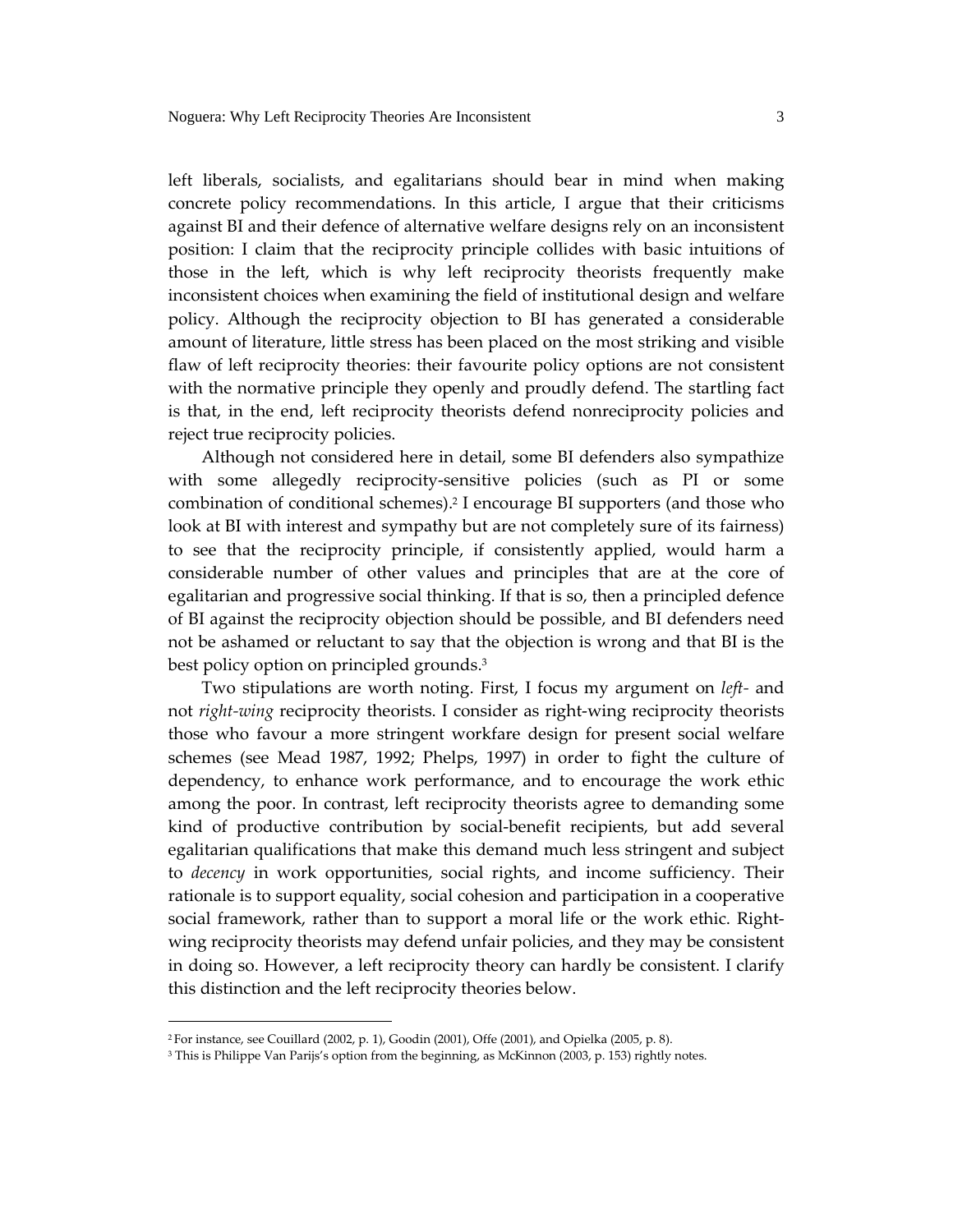Second, I take Stuart White's formulations of left reciprocity theory to be the standard version. Of course, this is not to say that all left reciprocity theorists agree with every step in White's argument, or that there cannot be other appealing left reciprocity discourses. However, space limitations and clarity require a narrow focus in this article, so I leave for the future an exhaustive analysis of left reciprocity sensibilities.

# 2. The Reciprocity Objection to BI

Since the reciprocity objection to BI has been widely discussed elsewhere, I do not present it here at length. Its basic point is simple: the unconditional nature of BI makes it possible to live off society's collectively produced wealth without ever making any relevant (that is, reciprocal) contribution to it. The most sophisticated argument to date in favour of a left reciprocity theory is developed by Stuart White in his book The Civic Minimum (2003). White adduces that economic justice necessarily embodies some fair reciprocity principle: citizens have some degree of responsibility for the common good, which should be reflected in making useful contributions to society. Thus, economic and social citizenship rest on a civic minimum comprising the right to a share of the social product as well as the obligation to contribute to generating that product. The reciprocity principle advocated by White reads as follows: "each citizen who willingly shares in the social product has an obligation to make a relevantly proportional productive contribution to the community in return" (2003, p. 18).

White's idea of fair reciprocity states that, when state institutions satisfy other basic principles of justice, grant civil and political rights, and provide citizens with a sufficiently high minimum share of the social product to avoid poverty and vulnerability, then those citizens also have the duty to make a decent productive contribution in return, in terms that are proportional to their abilities. Everyone should contribute according to one's capabilities and aptitudes. Provided that the state sets policies against privation, market vulnerability, class inequality and lack of self-realization, then in return, citizens must perform a socially defined minimum of hours of paid work throughout their lives, that is, to accomplish a basic work expectation. This expectation, White adds, may also include other kinds of unpaid work – such as care, volunteer or community work, or even some capital-generating activities. This suggests that left reciprocity theory embodies a broader concept of social utility than does the right-wing concept, since for the latter only paid work seems to count as an acceptable contribution.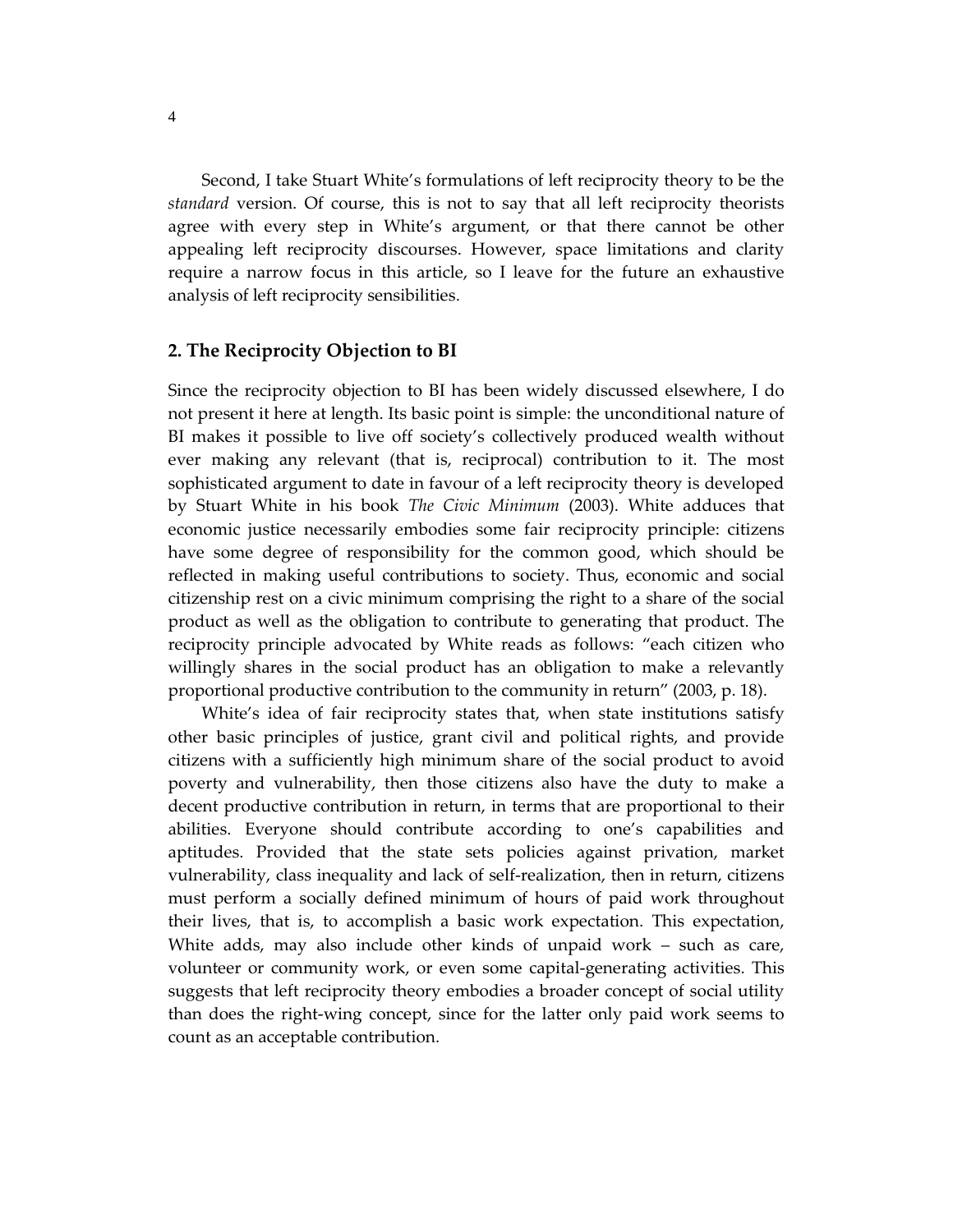White  $(2003, pp. 170-175)$  goes on to suggest some concrete policies that could instantiate a nonideal model of fair reciprocity, as for example, the following:

- A "republican BI" as White calls it similar to PI, civic work or citizen's 1. service programs such as those defended by Atkinson (1996) or Beck (2000) (see section 5, below).
- 2. A targeted benefit to be delivered to only those citizens most disadvantaged in their labour market opportunities, or in their chances for self-realization in work (we may include refundable tax credits in this category, as well as other means-tested benefits).
- 3. A time-limited but unconditional benefit an income guarantee to be enjoyed for only a certain period in a citizen's working life (for example, sabbatical accounts<sup>4</sup>).
- 4. A universal basic capital,<sup>5</sup> such as a social inheritance linked to certain productive or human-capital enhancing activities.

These policy proposals have some kind of resemblance to BI, according to White. Together with other already existing welfare arrangements, they form the set of policy schemes typically defended by reciprocity theorists. Call them the "Reciprocity Policy Pack" (RPP). Discussion of the ideas and policy proposals included in the RPP is widespread among the intellectual left in several industrialized countries. However, we shall see that their consistency with the reciprocity principle is by no means obvious.

## 3. What Reciprocity Theory Really Requires in Terms of Welfare Policy Design

The reciprocity principle states that if one benefits from society one must contribute to it. In White's nonideal model, the typical benefit one gets from society is some kind of income or wealth, and the typical contribution one makes is some kind of paid work (although some forms of unpaid work are also accepted as relevant contributions).<sup>6</sup> Two conditions are required in order to

<sup>&</sup>lt;sup>4</sup> Sabbatical accounts have been proposed by Offe (2001) as a generous version of time-limited welfare benefits: they include the right to live on a generous benefit but only for a certain period, which may be linked to the number of years of full-time work through life.

<sup>&</sup>lt;sup>5</sup> Universal basic capital is an unconditional benefit equal to a BI but in only one payment, for example, when individuals reach a specific age as an adult.

<sup>&</sup>lt;sup>6</sup> Here I am concerned only with what reciprocity theorists themselves imply reciprocity requires as a decent contribution. Another question, which does not affect my argument, is whether the reciprocity principle may be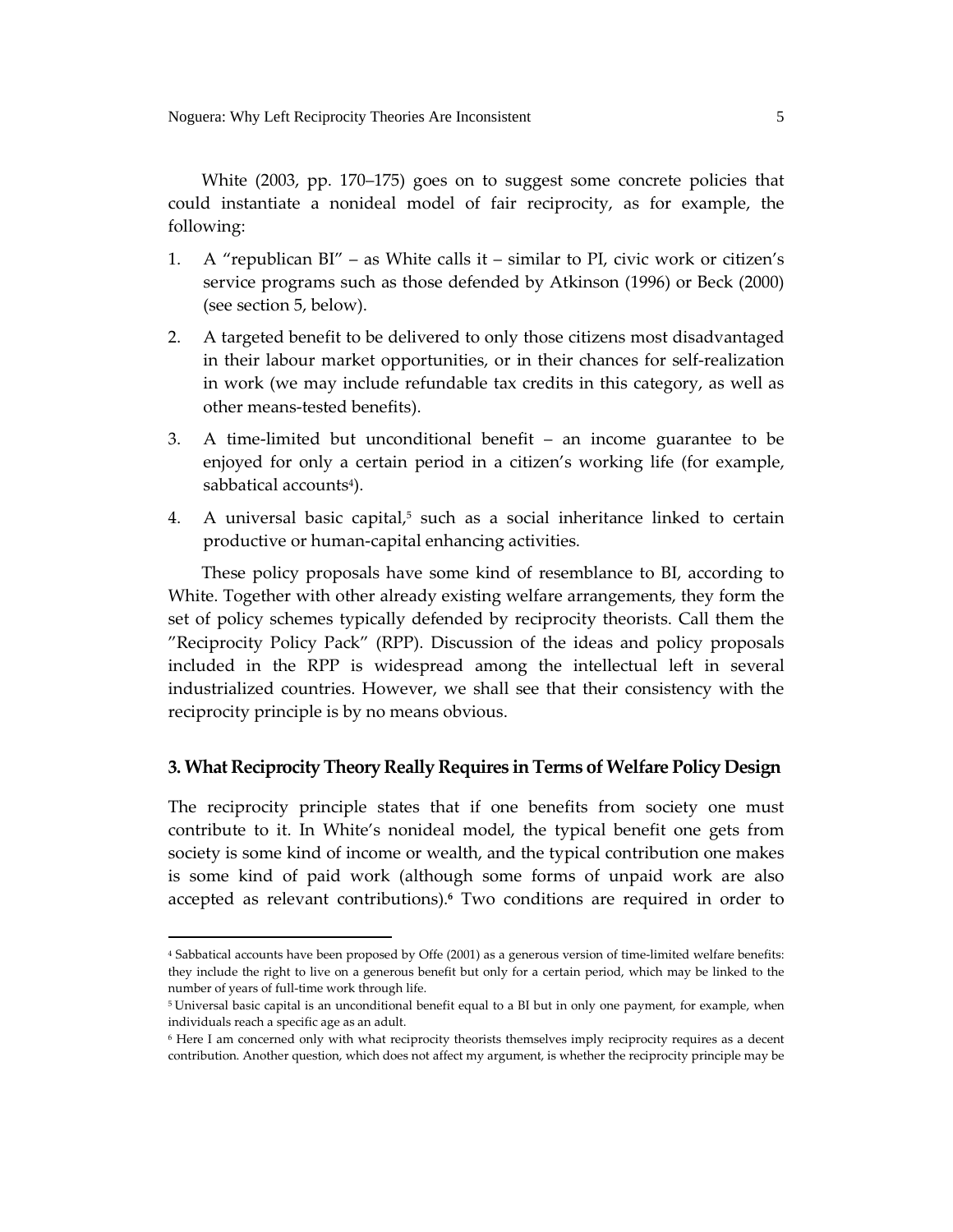fulfil reciprocity: Condition 1 – everyone who receives is contributing; and Condition 2 – everyone who contributes receives, in the defined terms.<sup>7</sup> Inconsistency between a given policy and the reciprocity principle may arise in two ways: Inconsistency  $1$  – someone is receiving income or wealth without reciprocating; or Inconsistency  $2$  – someone is contributing (relevantly) without receiving income or wealth. In both cases, the reciprocity principle is violated. So by definition, if a given policy or policy set<sup>8</sup>, by virtue of its own design systematically allows at least one of these two possibilities, then it would be inconsistent for a reciprocity theorist to prefer that policy option. In Table 1, only case A is consistent with the reciprocity principle; cases B, C and D are inconsistent with it.

### Table 1. Types of inconsistency with the reciprocity principle

Condition 2: "all contributing are receiving"

|                                                  |     | Yes | No |
|--------------------------------------------------|-----|-----|----|
| Condition 1:<br>"all receiving are contributing" | Yes |     |    |
|                                                  | No  |     |    |

Two clarifications are necessary. First, for the inconsistency to arise, it is important that the selection of the policy (or policy set) is made in the name of *reciprocity* – that reciprocity, and not another principle, is the *rationale* for that choice. In the discussion that follows, I take the latter for granted, since all the policy choices I discuss are made on those grounds by left reciprocity theorists;

understood in a way that does not require a work contribution and, thus, is compatible with BI and other unconditional benefits; this argument was developed by Segall (2005).

<sup>7</sup> To avoid misunderstandings, "is contributing" should be read as "has the duty to contribute," and "receives" as "has the right to receive." I assume this throughout the rest of this article.

<sup>&</sup>lt;sup>8</sup> The question of whether we are dealing with particular policies or with policy packs or sets does not affect my argument. Typically, the relevant units are policy packs because, depending on the particular combination of policies a society chooses, Condition 1 and 2 will or will not be socially satisfied. The point is that a consistent reciprocity theorist should favour a policy pack which scores positive for both conditions.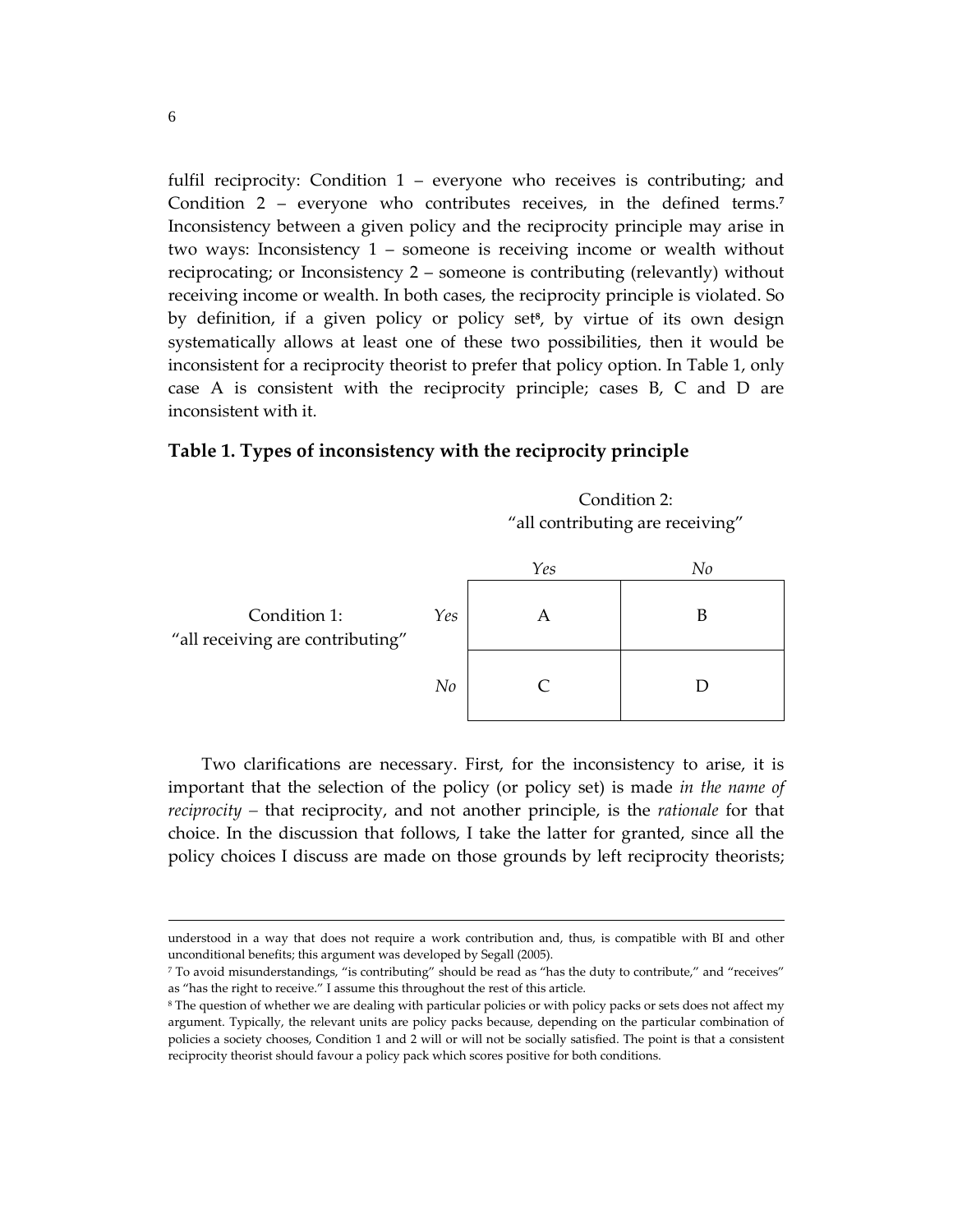in fact, many of them are making these choices once confronted with the alleged lack of reciprocity allowed by BI.

Second, relaxing the reciprocity principle in order to admit cases B, C, and D to some degree would amount to modifying deeply or giving up the reciprocity objection to BI. Strictly speaking, if reciprocity theorists relax Condition 2 (that all contributing are receiving) they are not forced to give up their objection to BI, but they must modify the reciprocity principle (although it is difficult to see how they could do that cogently) or find different foundations for their criticism. If, alternatively, reciprocity theorists relax Condition 1 (that all receiving are contributing), then the reciprocity objection to BI becomes unavailable for them. Reciprocity theorists, then, by virtue of endorsing the reciprocity principle, commit themselves to select a set of policies that fall under case A. Otherwise, they have no legitimate reason to reject BI, at least on reciprocity grounds.

# 4. All Receiving Should Contribute

#### 4.1 Does the RPP satisfy Condition 1?

Reciprocity theorists tend to assume that, provided one is not receiving any public cash benefit, there is no problem for reciprocity. But think of all the different ways an individual may find in our society to obtain some benefit from the collective efforts of others (even if the others do not want that individual to benefit), and, at the same time, in order to live without making any productive contribution or corresponding effort oneself (be it paid or not): even if one does not receive any cash benefit from the state, one may benefit from collective public goods, or from in-kind benefits with universal coverage; one may live from rents not produced by oneself, and whose maintenance results from collectively accepted arrangements of the social cooperative scheme; one may have a job in the shadow economy or even a formal one, but which does not contribute to anything really valuable<sup>9</sup> or has no productive function (think of many civil servants or outdated workplaces that are maintained only because of social, political or union pressure). Still, a lot of people who receive public benefits do not seem to contribute: they may have retired early yet be perfectly able to work – but they live (at least partially in most cases) off public funds; they may be disabled only in terms of doing certain kinds of work - yet receive

<sup>&</sup>lt;sup>9</sup> Here I am only assuming that this would not be valuable from the standpoint of left reciprocity theory, but I am not necessarily committing myself with a substantive theory of what is valuable for society. Rather, I think that the concepts of "social utility" or "social value", as they are frequently used, are unworkable from a normative and theoretical point of view. But to develop this claim would require another article.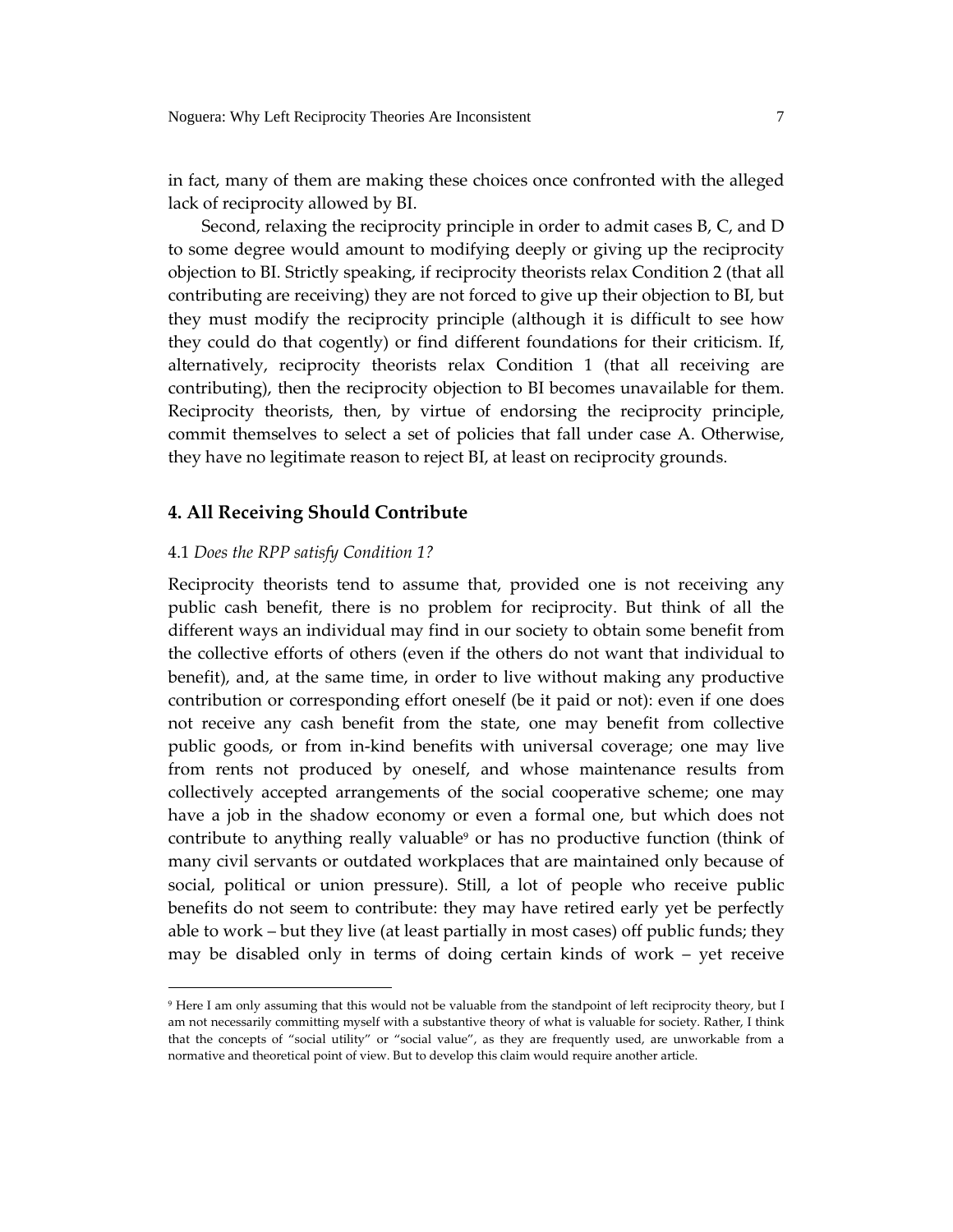benefits even if they do not; they may be unemployed but waiting to find an adequate job offer that never comes; they may be in prison and may refuse to work – hence they live off general taxation; etc.<sup>10</sup> Can a consistent reciprocity theorist remain impassive in front of all those possibilities? Maybe, but if so, the criticism against BI loses much of its force<sup>11</sup>.

Do the policy measures (or any combination of them) favoured by White ensure that Condition 1 will be met? The answer is no, whether we take them separately or all together forming a policy pack. It is not difficult to see why: PI, sabbatical accounts, capital grants and benefits targeted to the least advantaged (such as tax credits or means-tested benefits), even if combined, still leave open the possibility that some able-bodied citizens benefit from society's collectively produced goods without contributing at all to generating them. None of these schemes, nor the whole set, is enough to ensure the satisfaction of Condition 1. Something else is required if we are really consistent in trying to deliver such state of affairs.

Although all benefits in the RPP are conditional in some way, this is quite different from ensuring that Condition 1 is fulfilled: one requirement is to ensure that no one gets a cash benefit from the state without making a decent contribution, and another is to ensure that no one takes advantage of collectively produced goods without contributing to their production to some extent. The kind of earmarked grants and conditional benefits in the RPP fail to satisfy reciprocity in one important sense: the contribution is voluntary. If you do not contribute, all that happens is that you are not entitled to the grant – but you are free to live on other sources of income and wealth available to you or to try to get other benefits from the state or the community.

What would be required to avoid those possibilities and ensure Condition 1? As we saw, if we do nothing, we fail to satisfy Condition 1; therefore, we cannot allow reciprocity to criticize BI while defending another policy pack that permits essentially the same thing that motivates our rejection of BI – namely, that some people may live off social resources without having the duty to contribute to their production.

<sup>&</sup>lt;sup>10</sup> Note that I exclude from this list situations such as living off others' voluntary help, gifts or charity (which of course need not be a problem in reciprocity terms), as well as overt fraud in welfare programs, even if it would be easy to commit it under some reciprocity policies as PI: see De Wispelaere and Stirton (2007) or Noguera  $(2005).$ 

 $11$  A question placed by Coulliard (2002, p. 20) is whether it is possible not to contribute to social cooperation while living in society. The answer is affirmative if we define "contribution" according to the intuitions that underlie reciprocity theory: to "contribute" is to do something to help produce some benefit that others can enjoy; the contribution must be active, and must result in utility to others. The same idea is constitutive of the definition of work in Van Parijs (1995, pp. 137-138).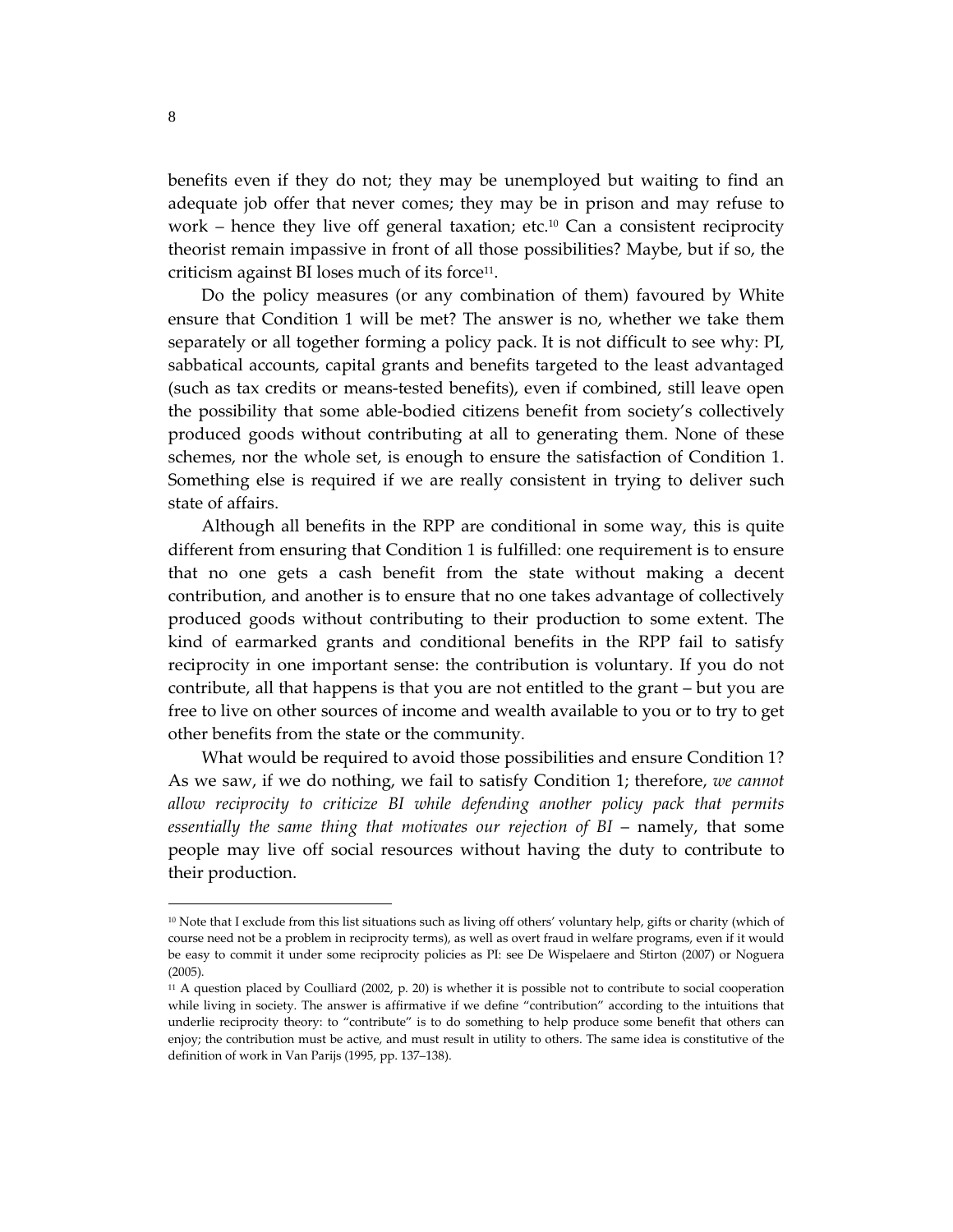#### 4.2 Retiring benefits to the undeserving poor?

Consider some institutional consequences of all this. First, to avoid Inconsistency 1, reciprocity theorists should include in their preferred policy pack some kind of duty to work. This may be understood in two different ways. The first is a coercive obligation to work: all able-bodied citizens would be directly forced to work or accept jobs. Of course, this version is highly troublesome both for normative and pragmatic reasons (see Noguera, 2002), and no left (or even right) reciprocity theorist endorses this, since it would violate basic individual freedom in a liberal state and would return us to the poor laws or the work camps.

However, a second way to understand what a duty to work entails - one that may be more compatible with respect to formal freedom - would be to enforce an indirect (but no less coercive) obligation to work, by which citizens would be forced to work or to accept jobs through the pressure of income deprivation. Obviously, this second meaning of the duty to work would be much more palatable than the first one in modern democratic societies (in fact, one could say it already exists for many people). But it is worth noticing that, to become a real reciprocity policy, the enforcement of that duty would require the retirement of income sources for all able-bodied citizens who do not work. Of course, this would entail an extremely stringent form of workfare under which, in order to be entitled to any public assistance or benefit, able-bodied citizens would have to find a job or engage in some defined nonmarket work.

But, some left reciprocity theorists join the defence of the reciprocity principle with a nonstringent conditionality for the unemployed and other welfare recipients.<sup>12</sup> If you coherently defend the first one, you should sooner or later be ready and unashamed to retire those benefits in order to force some people to work. How else can a reciprocity-committed state deal with those who refuse to accept any adequate job offers? Sooner or later, it will be necessary to force some people to accept jobs they do not want - to enforce stringent workfare as done by right-wing reciprocity theorists. Otherwise, there would be no point in rejecting BI. The point is that left reciprocity theorists rarely support that option or even the hardening of the eligibility conditions for unemployment or social assistance benefits for working-age citizens able to work.

<sup>&</sup>lt;sup>12</sup> See White's (2003, pp. 129-152) defence of a generous and flexible interpretation of the work test in his book The Civic Minimum. See also Anderson (1999, p. 325; especially 2004). White (2003, p. 223) leaves open the possibility of introducing some form of Mead's welfare contractualism, depending on the political context, but I argue that reciprocity theory has no reason to leave that question undetermined. Related and useful discussions can be found in Goodin (2002) and Wolff (2004).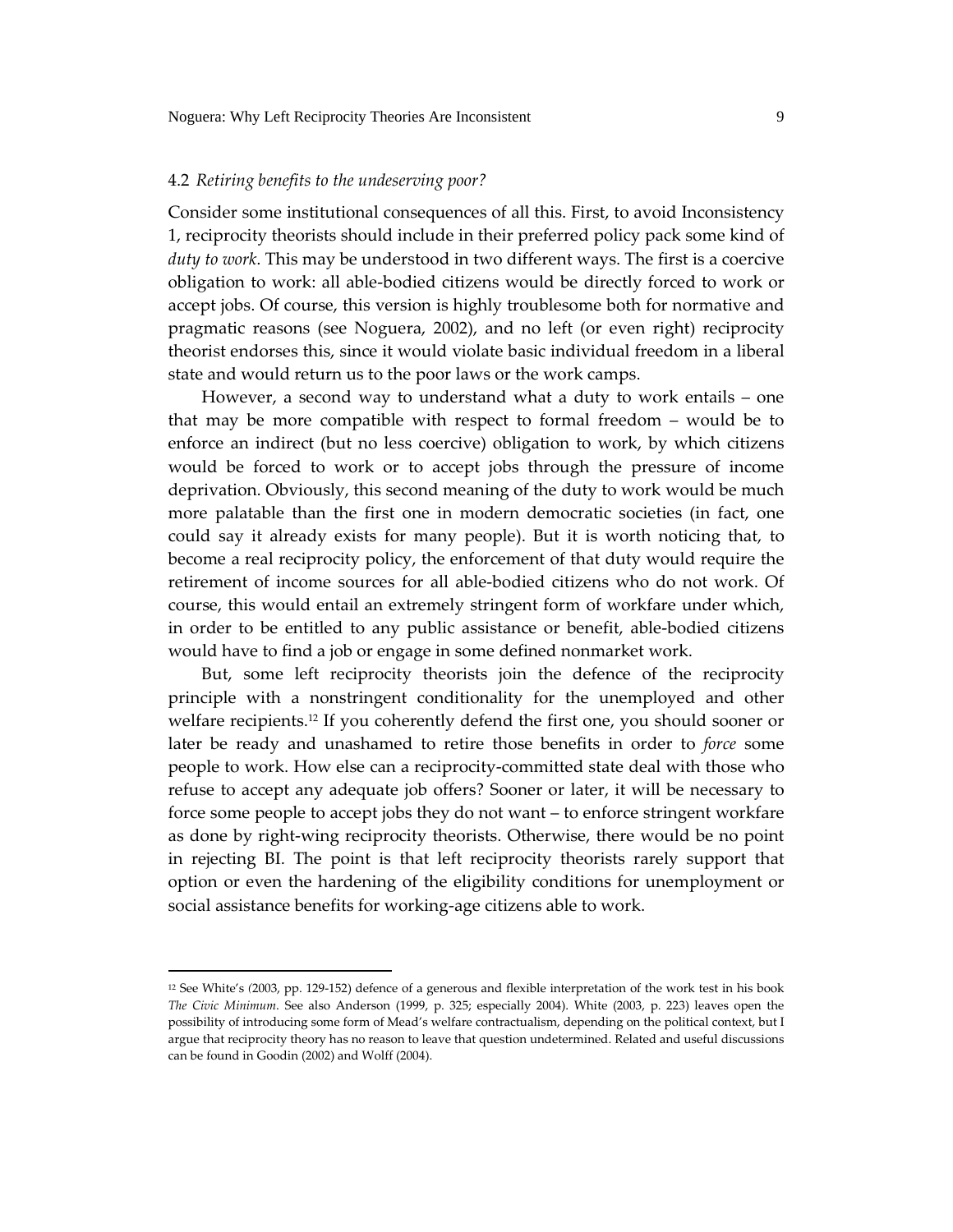It is hard to see why reciprocity theorists should not back those kinds of measures. If their criticism of BI is consistent and honest, then they should be concerned that in most European welfare systems "refusing a job offer does not really lead to losing the benefit. Unemployment benefits have become a twisted picture of BI that gives bad incentives" (Groot and Van der Veen, 2000, p. 8). In fact, our public employment services normally operate in a more flexible way than would be demanded by any coherent reciprocity principle, because the policy of those services towards the unemployed often rely on the vague concept of appropriate job offer in order to decide whether or not they deserve to keep their benefits. Since determining what counts as an appropriate job offer is ambiguous, in practice a broad discretionary margin allows, on the one hand, arbitrariness and coercion depending on the government policy or the administration level – and even on civil servants' moods; and on the other hand, interpretations so flexible that the benefits would become almost unconditional. But if we had to apply the reciprocity principle consistently, why should we not force some recipients of public benefits to accept some job offers under the threat of withdrawing their benefits?

This point forces left reciprocity theorists to face a dilemma. If the reciprocity principle is consistently applied, it will lead us to practical consequences that are intuitively unacceptable from a left-wing point of view. If, on the contrary, the reciprocity principle is applied weakly and flexibly, it will lead us to a de facto BI or to something close to it. I cannot see any way out of this dilemma if we accept the philosophy of reciprocity.<sup>13</sup>

# 4.3 Preventing parasites from benefiting from public goods: starvation or exile?

But would a stringent workfare policy be enough to avoid Inconsistency 1? To answer this we have to ask exactly what "to benefit from society" means. For a right-wing reciprocity theorist who believes in the ideology of self-sufficient, isolated individuals, one could say that someone is benefiting from society (and has the obligation to reciprocate) only when that person receives some kind of public assistance or benefit, paid by the state out of general taxation; in that case, a stringent workfare scheme would do, and Inconsistency 1 would not arise. According to this view, a person who is financially self-supporting has no duty

<sup>&</sup>lt;sup>13</sup> This point could be taken further: Buchanan (1990) has suggested that if a reciprocity theorist should be ready to deprive non-contributors of available subsistence resources, then the theorist should be ready to also deprive non-contributors of their civil and political rights, and even to convict them. The reasons to reject the second possibility would also count as good reasons to reject the first. Couillard (2002, pp. 16–17) shows that the same charge of nonreciprocation may be held by reciprocity theorists against shirking workers and husbands who do not take on their share of domestic work.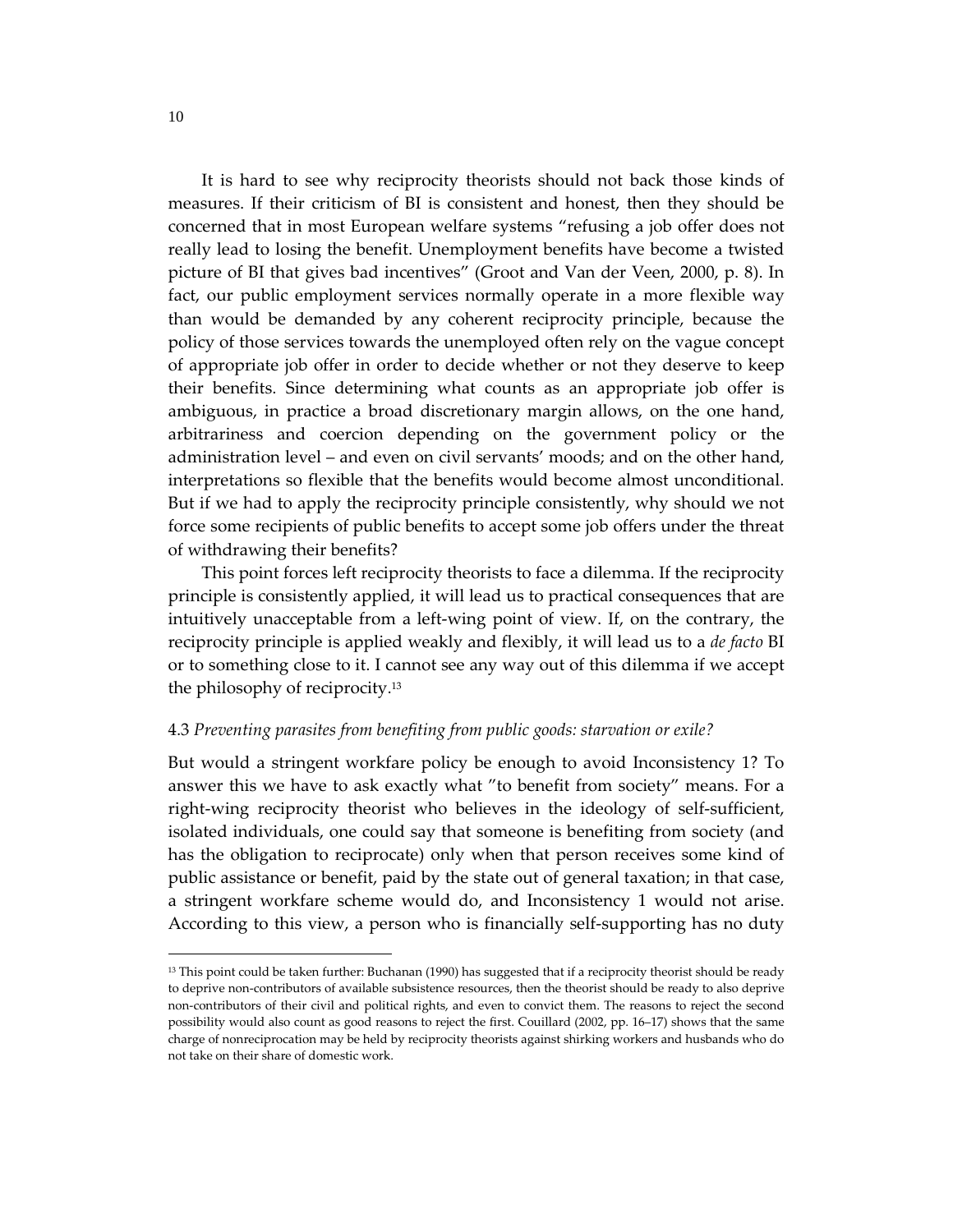to contribute to society – that person asks nothing, takes nothing, and owes nothing to society.

However, as already suggested, there are reasons to doubt that this can be enough for a left reciprocity theorist. The view just mentioned would be regarded as too atomist and Robinson Crusoe-like.<sup>14</sup> A left-wing sensibility sees social resources and opportunities as being collectively produced, and considers the production of public goods (which, by definition, can be used by all) to be one of the main aims and rationales of the state. Everyone living in society is, therefore, by definition, benefiting somehow from social cooperation, even if someone does not contribute to the production of those benefits, or if the others do not want that person to benefit from them. Hence, it would not be enough to retire monetary (and even in-kind) benefits to idlers to satisfy reciprocity. Clearly, it would be necessary to ensure that no able-bodied resident who is not performing any kind of work (paid or not) benefits at all from any public good. But how is this to be achieved?

This condition may be satisfied if every time a parasite benefits from a public good we impose a fine equal to the estimated value of the consumed portion of the good. But, leaving aside the obvious problems involved in calculating that, how could we impose fines upon persons who lack any income or wealth? This would condemn them to die in starvation, or would violate the reciprocity principle by allowing people to benefit from public goods without contributing to them. A second possibility (one frequently imposed historically, see De Swaan, 1988) would be exile. Deporting idlers and parasites seems something that the preferred policy pack of a reciprocity theory may well include, since that measure would help to decisively ensure Condition 1.<sup>15</sup> So, why do left reciprocity theorists not even consider suggesting these options?<sup>16</sup>

#### 4.4 Eliminating the idle rich?

Still more would be required to satisfy Condition 1: the ensuring that no idle able-bodied citizen receives income from the state or from the market, which is a social collective arrangement where economic agents benefit from cooperation and public goods. Paradoxically, in order to avoid Inconsistency 1, a left

<sup>&</sup>lt;sup>14</sup> See, for instance, Anderson (1999, pp. 321-322) and White (2003, p. 61).

<sup>&</sup>lt;sup>15</sup> This would be similar to the treatment immigrants receive in some developed countries: they are deported if they fail to prove they have a regular and legal job.

<sup>&</sup>lt;sup>16</sup> Anderson, who criticizes BI's unconditional nature and defends the core of the reciprocity principle, notes that right-wing reciprocity theorists should not be worried about deporting idlers (2004, p. 246). My point is that anyone defending what Anderson calls "the General Reciprocity Principle" (a left reciprocity principle) will have to face, sooner or later, the same choice.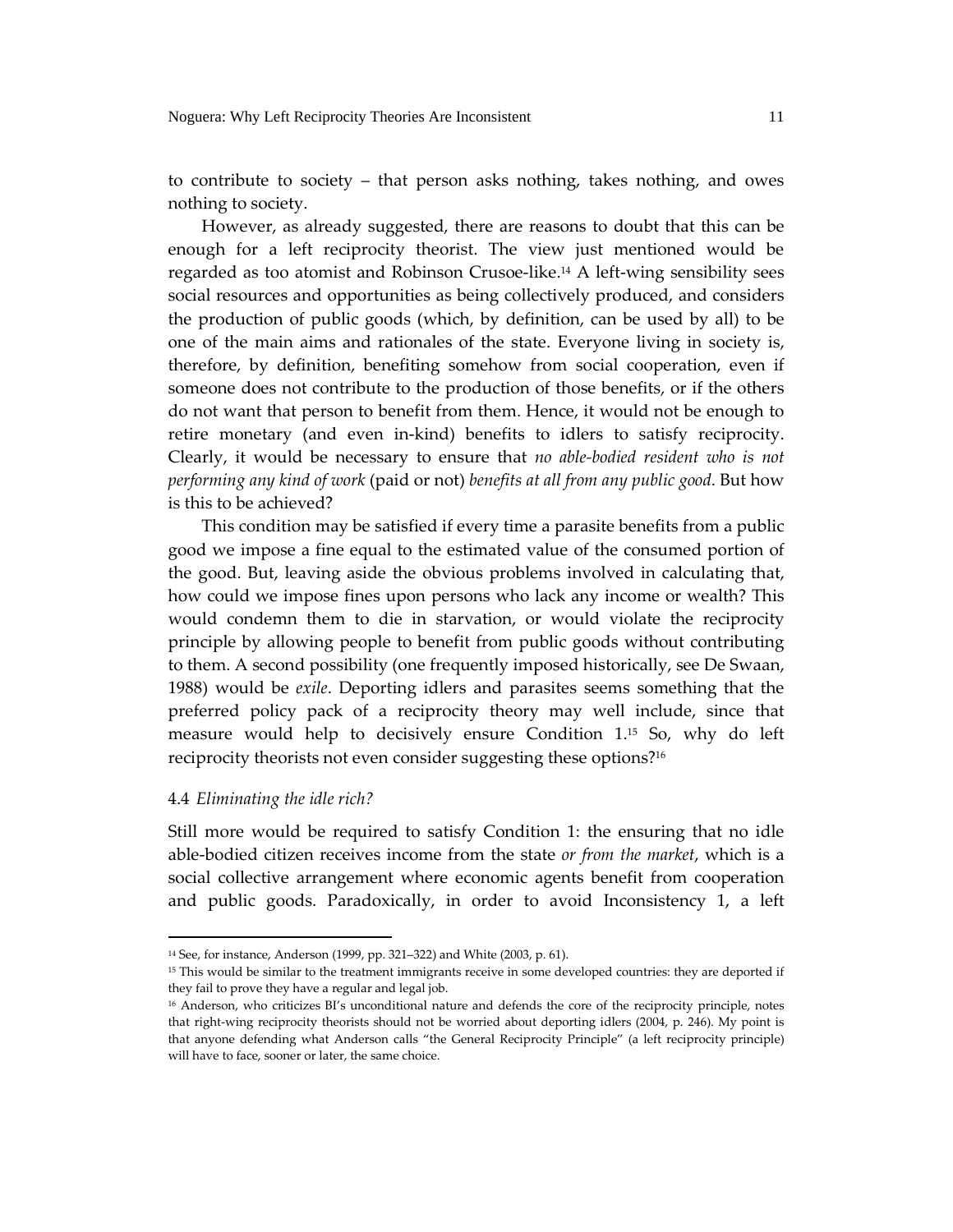reciprocity theory would have to endorse a much more stringent and coercive policy than right-wing reciprocity theorists demand.

This applies particularly to the case of the idle rich or rentiers: those who receive income from only their property rights or inherited wealth, and who do not work or follow any socially useful activity.<sup>17</sup> Significantly, socialists and most left liberals have always showed distrust towards them, and have often accused the idle rich and rentiers of being unproductive parasites. They always took for granted that an egalitarian society would eliminate this social position, and that it would be just to do so.<sup>18</sup>

A possible objection would be that rentiers are contributing by paying taxes on their income and wealth.<sup>19</sup> But is this objection acceptable to the left? It would be as much as accepting that someone can buy an exemption from a citizen's duty to the state: since I have money to pay taxes over a given threshold, then I do not have to work. Think of paying to avoid compulsory military service (where it exists), or to avoid going to prison once condemned, or to avoid jury duty or a voting station.

These are nonmarket obligations for every citizen; why should a duty to work be different? According to left-wing and egalitarian sensibility, if citizens have the duty to work, then it should not matter whether they have money or not: citizens have the duty to work, to contribute productively to society – rather than the duty of having enough money and enjoying it, or of just being selfsupporting and independent like a Robinson Crusoe (which is illusory in a complex modern society).

Thus, a consistent reciprocity theorist should also reject imposing just a fine or punishment on rentiers and idlers, as Segall (2005, p. 340) suggests. To accept that would be as much as accepting that a citizen's duty can be marketable (see Couillard, 2002, p. 16). It follows that the only acceptable option from a left

<sup>&</sup>lt;sup>17</sup> See Widerquist (1999) for the argument that a consistent reciprocity theory should apply the work or starve principle to everyone, not just to those who lack significant amounts of external assets.

<sup>&</sup>lt;sup>18</sup> See White (2003, pp. 118-124). One objection may be that to the extent that the idle rich and rentiers are allowing others to use productive resources they own, they are making a contribution. But this would be vulnerable to the gatekeeping objection made by Schweickart and addressed by White: they would be consuming social resources in return for their gatekeeping (an unnecessary role) of productive resources. To simplify the argument, and to avoid White's reasonable exceptions (2003, pp. 120-123), I assume here that the income of these rentiers does not come from productive resources generated or saved by them: I suppose that they are living off the rents of nonproductive property, inherited wealth, fortunate investments, or, say, a lottery prize.

<sup>&</sup>lt;sup>19</sup> To what extent White thinks so is not clear. Although he endorses the view that society is the product of cooperative effort, White sometimes seems to say that the important thing for reciprocity is not to contribute but is to avoid being a burden to others (2003, p. 62). These are dissimilar: even if rentiers may not be a burden (which is debatable), they do nothing to benefit anyone. Again, if they did not exist, society would lose nothing.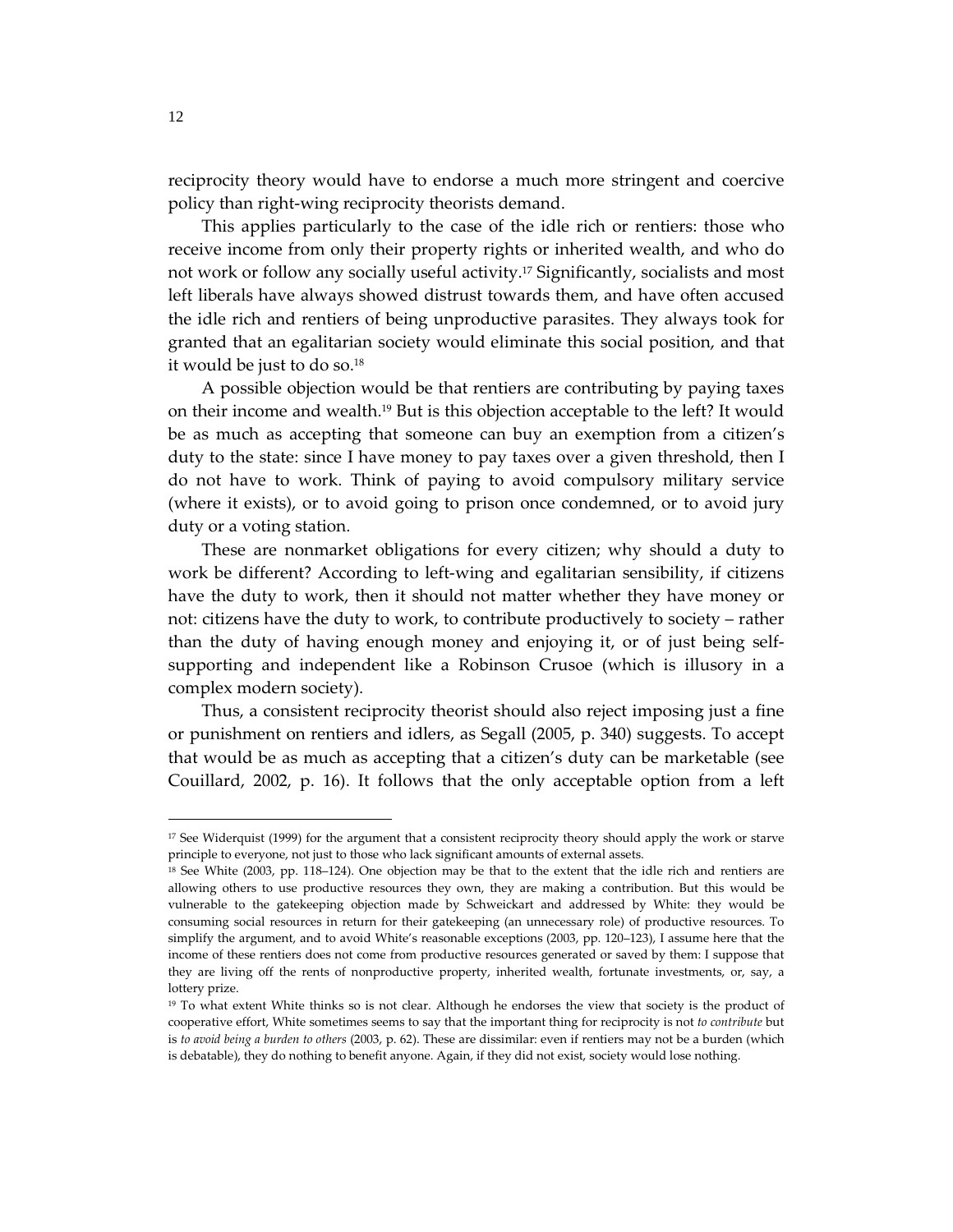reciprocity viewpoint would be to force rentiers and idlers to work, through the pressure of income deprivation - to confiscate their rents. Incidentally, Segall seems to concur that the idle rich could be allowed to reciprocate with money instead of work, and argues that work duty would be "ineffective with regard to adults who are dependent on their families" (2005, p. 334). I can agree with this latter point although there is, arguably, a difference between receiving income and public goods from society or the market and receiving them as a voluntary gift from a relative out of a personal share; but I can't agree with the former point that the idle rich do reciprocate by paying money. Moreover, as Anderson (2004, p. 247) has seen, the undeserving also pay (indirect) taxes through purchasing basic consumption goods, so they should be exempted from the work contribution for the same reason the idle rich are.

To count living off rents as a decent productive contribution conflates not only with left-wing sensibility, but also with the basic intuition underlying reciprocity theory: it perverts the idea that people have to make some minimum effort or active contribution to society in order to receive something in return. Failing to eliminate rentiers entails a particular kind of discrimination and unequal treatment precisely on reciprocity grounds, since the entitlement conditions and labour obligations of the civic minimum are imposed upon only the poor and disadvantaged, while some lucky citizens may live on unearned income and wealth without working. Even if we adopt a stringent workfare scheme, additional measures would be necessary to eliminate rentiers, in order to ensure that everyone in society is "doing their bit." So, an institutional consequence of a consistent left reciprocity theory should be the elimination of rentiers. Any policy pack a consistent left reciprocity theorist can support must include some measure to eliminate rentiers (such as forcing rentiers to work or confiscating their rents).<sup>20</sup> However, eliminating rentiers is not the same as eliminating capital gains and rents as such, but instead means eliminating the institutional possibility of living off only that kind of income source while not working.

<sup>&</sup>lt;sup>20</sup> White (2004, pp. 278-279) faces this problem and concedes that, for this reason, "in contemporary circumstances, workfare can make no claim to clear moral superiority over basic income". Similarly, in The Civic Minimum he admitted that "some forms of capitalist income are inconsistent with the reciprocity-based demand" and that therefore "it is...unjust to allow citizens to use these incomes to reduce their work effort and thereby escape the basic work expectation" (2003, p. 124). But the reader is left asking why this conclusion has no institutional consequence in the RPP and why White does not recommend simply eliminating this social position.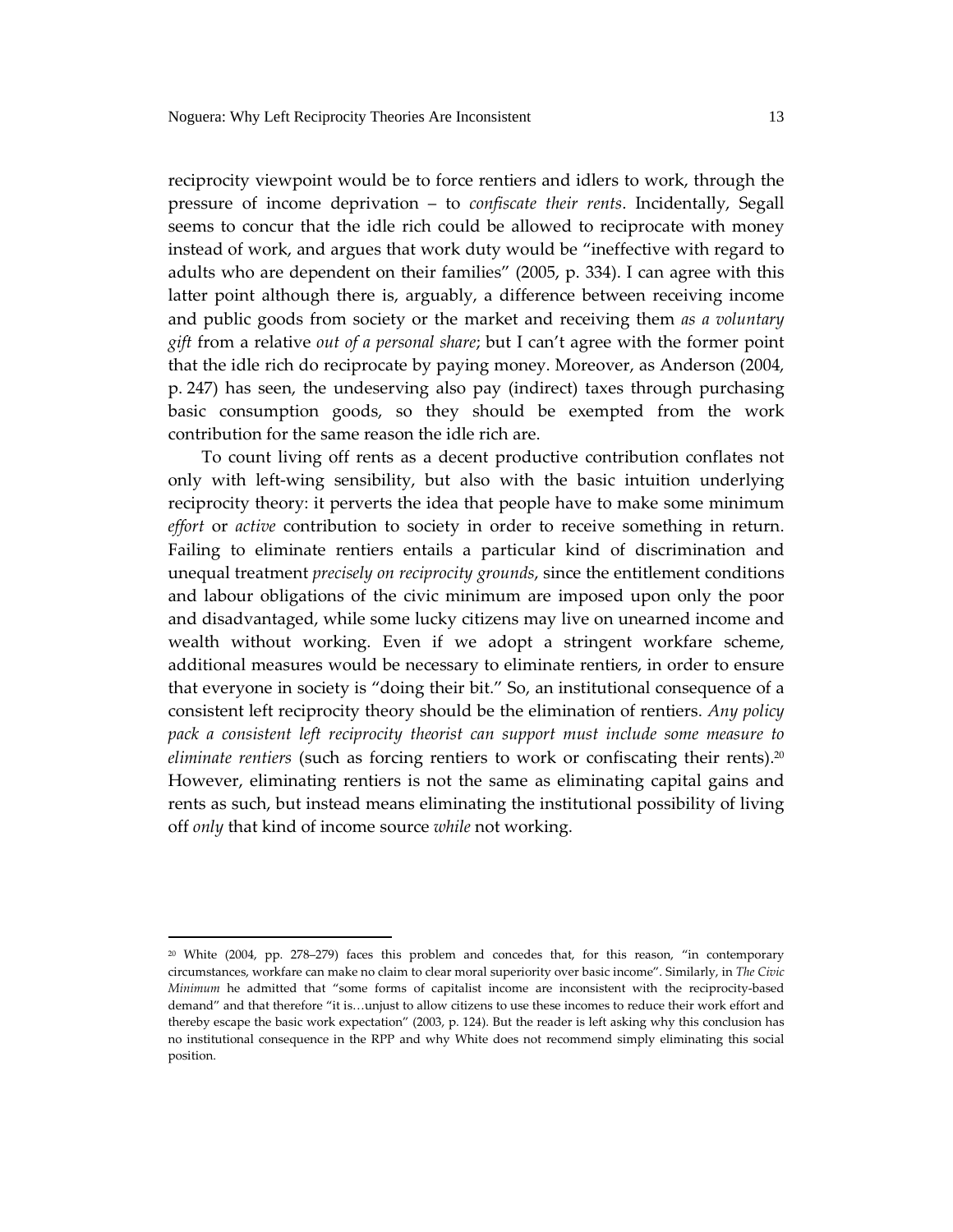# 4.5 Abolishing or cutting current nonreciprocity benefits?

As we have seen, left reciprocity theorists do not usually back policy options that would ensure satisfaction of Condition 1. Therefore, it is not surprising that they do back (or at least show no worry about) some existing welfare schemes that violate Condition 1 by allowing some able-bodied citizens to receive income or goods without contributing to society's efforts. Some of these schemes are unconditional, so it may seem that it is not *unconditionality* as such that disturbs left reciprocity theorists, but only the unconditionality associated with BI.<sup>21</sup>

Consider the following examples:

- 1. Non-contributory or universal pensions exist in many industrialized countries, and they provide benefits to seniors independently of their previous contributions and their work record.
- 2. Child benefits, whether they are means-tested or not, are not usually linked to any past, present or future contribution from parents or children: when children grow up they do not have to work to return a decent contribution to society in exchange for those benefits.<sup>22</sup>
- Contributory schemes would seem to be more in accordance with the 3. reciprocity principle; but after a closer look we can easily see that what counts as contributing in these schemes isn't working or performing any productive activity, but rather is *paying*, as such. The more one pays, the more one will receive, even if having worked less. As we saw above, for a left reciprocity theory to be consistent, it should be hard to accept that one may buy one's rights or avoid one's duties by paying more than others. But these schemes are never challenged by left reciprocity theorists, nor do they dispute that the capacity to pay money counts as a relevant contribution (even when, as is the case in most contributory schemes, the payments are compulsory, not voluntary).
- 4. Reciprocity theorists do not appear worried about some types of unconditional and universal in-kind benefits like public health, education, or social services - which exist in many West European countries and which clearly violate Condition 1.
- Finally, reciprocity theorists say nothing about the huge and intricate mess 5.

<sup>&</sup>lt;sup>21</sup> Segall (2005, p. 344–345) also notes this.

<sup>&</sup>lt;sup>22</sup> One might argue that this is because the rationale of the benefits is to make children *capable* of making contributions in the future; but is this not an argument that may also be held to defend BI? (for citizens to make morally relevant contributions, subsistence and real freedom should be guaranteed unconditionally).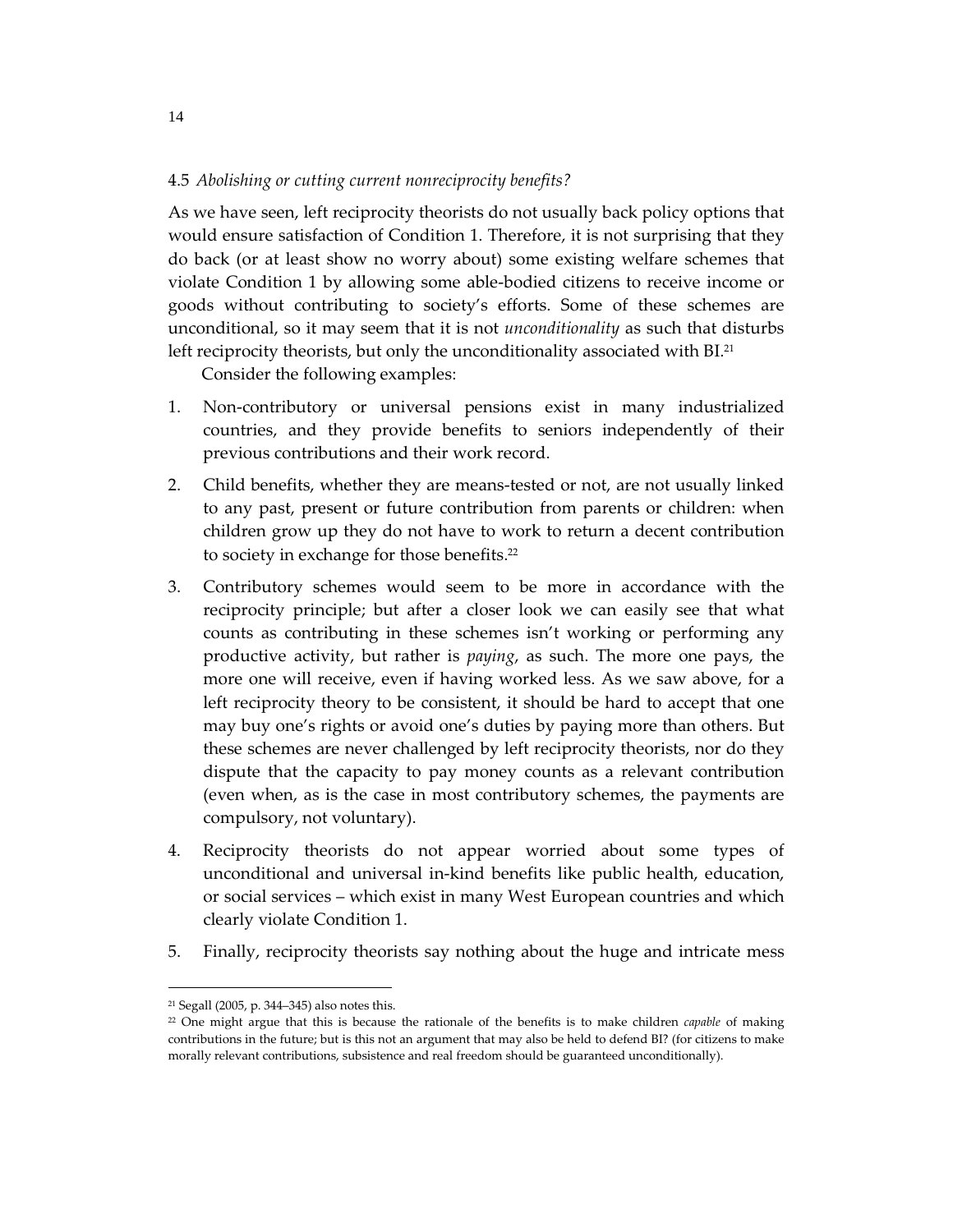of direct and indirect subsidies and tax exemptions (including the European Union agrarian subsidies) enjoyed by capitalist firms and by some economic sectors, although most such subsidies are independent of productivity, profitability, and social demand. And they say nothing about tax exemptions, for income-tax payers, that are enjoyed even if the declared income does not derive from work.

So, as far as Condition 1 is concerned, it seems that for left reciprocity theorists the reciprocity principle only counts against BI, but not against already existing policies that are contribution independent, nor against their preferred policies that also violate that principle. The indignant battle cry "what about reciprocity" is, surprisingly, inspired by only BI. Reciprocity seems to be of much less importance when any other reciprocity-inconsistent policy is at stake. An impartial observer may say that BI is clearly a victim of intellectual discrimination, since other policies are also violating reciprocity on exactly the same grounds that BI does, but they do not receive the same opposition.

# **5. All Contributing Should Receive**

#### 5.1 Does the RPP satisfy Condition 2?

In order to avoid Inconsistency 2, the RPP would have to ensure that all who contribute relevantly also receive some income from society. Is that the case? I do not think so, although in this case the inconsistency is less obvious. Let us see why.

One can easily see that schemes such as sabbatical accounts, tax credits, earmarked capital grants or other conditional benefits, even if they could entitle more contributors than present schemes do now to receive income or wealth, would not ensure the satisfaction of Condition 2 (recall that BI would ensure that condition automatically). There would still be thousands of unpaid domestic, care and voluntary workers, who would be contributing relevantly to society (perhaps even more relevantly than thousands who are in paid work), but would not be entitled to those benefits, nor would they receive income from the market. Then, we would be enhancing unfair differential treatments that are not consistent with the reciprocity principle.

For instance, why offer paid sabbatical years to Wall Street brokers and to weapons or tobacco producers, while we deny them to NGO volunteers and family caregivers? In short, if only those in formal employment could qualify for the sabbatical accounts, then Condition 2 would not be satisfied. If, on the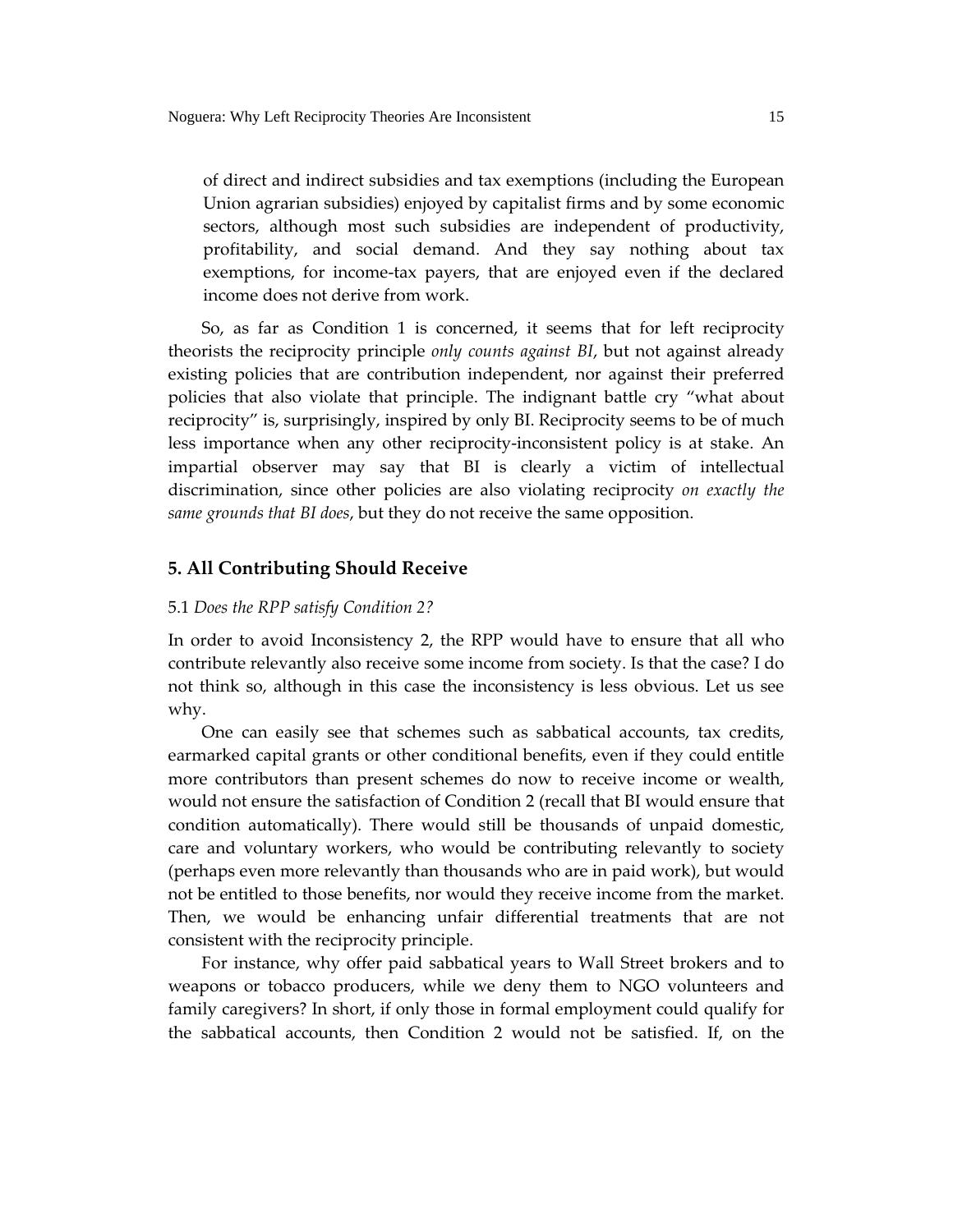contrary, we extend the right to sabbatical accounts to all citizens, we would be instituting a time-limited but universal BI. But some questions arise when we carefully consider such a policy: what would a sabbatical year mean for a family caregiver? Would the state fund and organize the performance of their domestic and care work, while paying them an income for two or three years so that they could plant bonsais? It is quite difficult to think so, but then the reciprocity principle would be again unfulfilled, and unfair differential treatment would arise between those who are formally employed and those who are not.

Let us now consider the case of tax credits for low-income workers. We may find one of the usual problems, about which reciprocity theorists should be most concerned, of in-work benefits: the discriminatory treatment of unpaid workers who, because they work for free, would not receive any tax credit. This raises the question of why one should receive in-work benefits only when one is paid, leaving aside millions of people who are undoubtedly making a decent contribution to society. But even if we take into account only paid work, if reciprocity were really the rationale for tax credits, they would have to be paid to the entire employed population and not just to low-income workers. That only the latter qualify for these tax credits shows that their rationale mainly has to do with income redistribution and labour market efficiency.

Only one method would ensure Condition 2 with the RPP: pay the benefits to everyone performing some socially useful and productive activity. That would transform the benefits into a PI. It may well seem, then, that PI is a consistent scheme for a left reciprocity theory as far as Inconsistency 2 is concerned. However, it remains to be shown how that could possibly be a realistic policy option. As De Wispelaere and Stirton (2007) have cogently argued, a PI scheme would most likely face the following trilemma: 1. It is designed as a stringent workfare program (something that left reciprocity theorists reject); or 2. It would work as a de facto BI (which would once more deprive reciprocity theorists of their objection to BI); or 3. If the required controls and inspections are really enforced, its implementation would be so costly (economically, but also politically, because of its intrusion into citizens' private lives) that it would cease to be an available policy option.<sup>23</sup>

<sup>&</sup>lt;sup>23</sup> McKinnon (2003, p.144) also thinks so. Note that if this proposal were seriously implemented, contrary to BI, it would support the subordinate role of many women, because of the link between receiving the benefit and performing domestic work.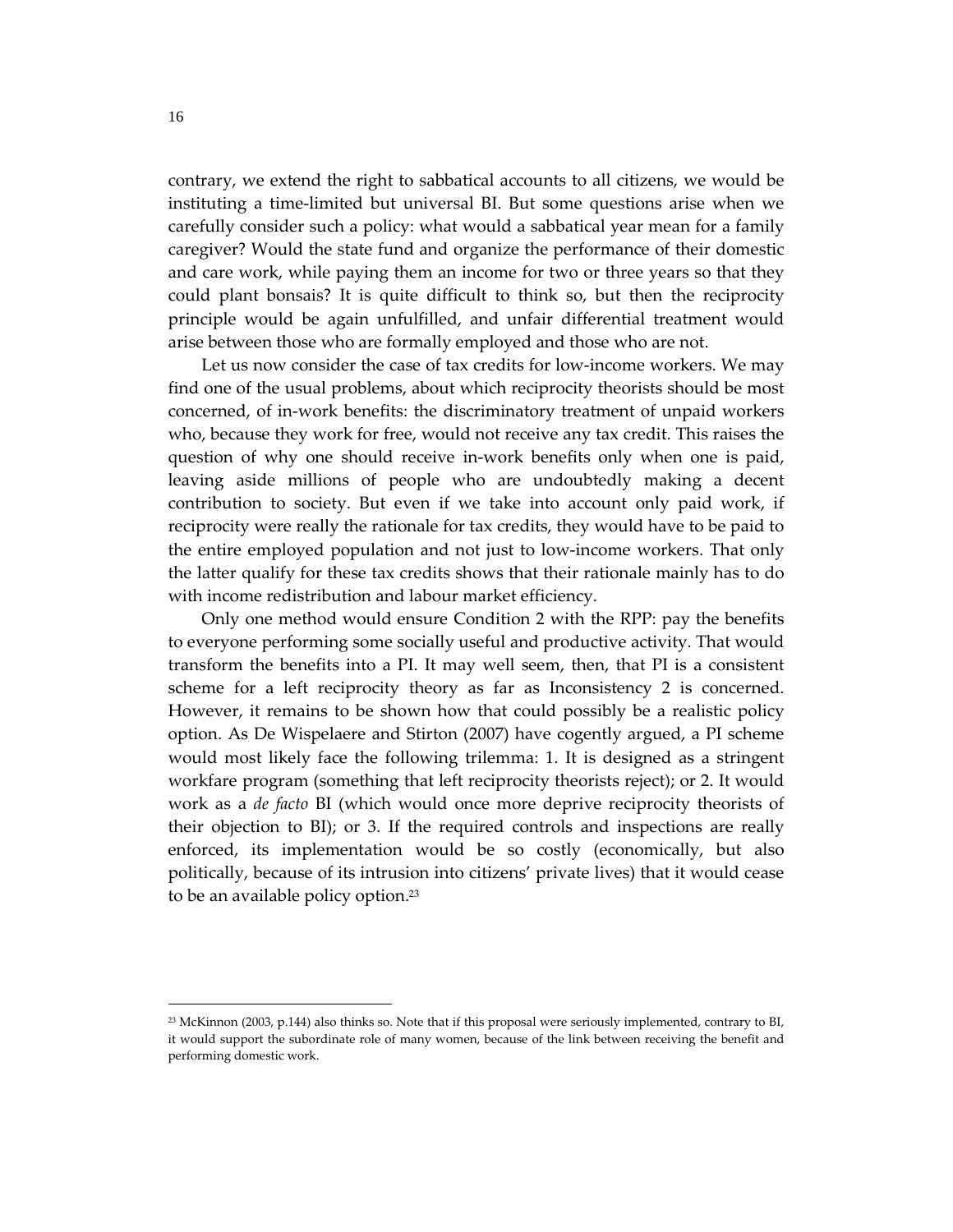#### 5.2 Should unpaid workers receive income?

I have been assuming until now that Condition 2 implies nondiscrimination against the unpaid labour performed by care, domestic, or voluntary workers. A consistent reciprocity theory would imply, along with some kind of duty to work (necessary to avoid Inconsistency 1), a duty for society to reciprocate to everyone who makes relevant contributions (in the form of some payment). But there are three ways in which a reciprocity theorist may reply to that:

- 1. The relevant payment should not necessarily be monetary, and some social rights (like education or health services), political rights (like voting) or other public goods could be enough.
- $2.$ Contributions that do not generate income are not necessarily relevant, so the RPP would be right in discriminating against unpaid workers.
- 3. If a household has an employed member, that person's gains are enough to reciprocate for all the unpaid work done by members of the household.

Now, arguments 2 and 3 may be wrong. But if they are, they are not necessarily wrong on reciprocity grounds; they are wrong on equity or equality grounds, based on progressive or left-wing normative ideals. That is why a rightwing reciprocity theory may be consistent. And, argument 1 may be endorsed by left reciprocity theorists: we saw that, for a left reciprocity theory, to benefit from public goods should count as benefiting from society. This could result in considering that unpaid workers receive enough benefit from society just by living in it and benefiting from public goods, even if they do not receive an income or payment of their own. As we saw before, a consistent reciprocity theory should not allow some people to free ride on collectively produced public goods without making any relevant contribution to society (otherwise, Inconsistency 1 would arise). The equation works the same the other way round: the enjoyment of public goods may be enough payment from society, in exchange for some unpaid work, and that would satisfy Condition 2 without any necessity for a PI scheme. Note that this has the institutional consequence that, for a left reciprocity theorist, it may be right to force some members of society to do some *unpaid* work, in addition to being employed or accepting a job offer.

#### 5.3 Is hasic work the answer?

A left reciprocity theory may consistently satisfy Condition 2 just by considering unpaid workers to be members of society. Obviously, however, one of the policies in the RPP – namely PI – would be required if the *amount* of unpaid work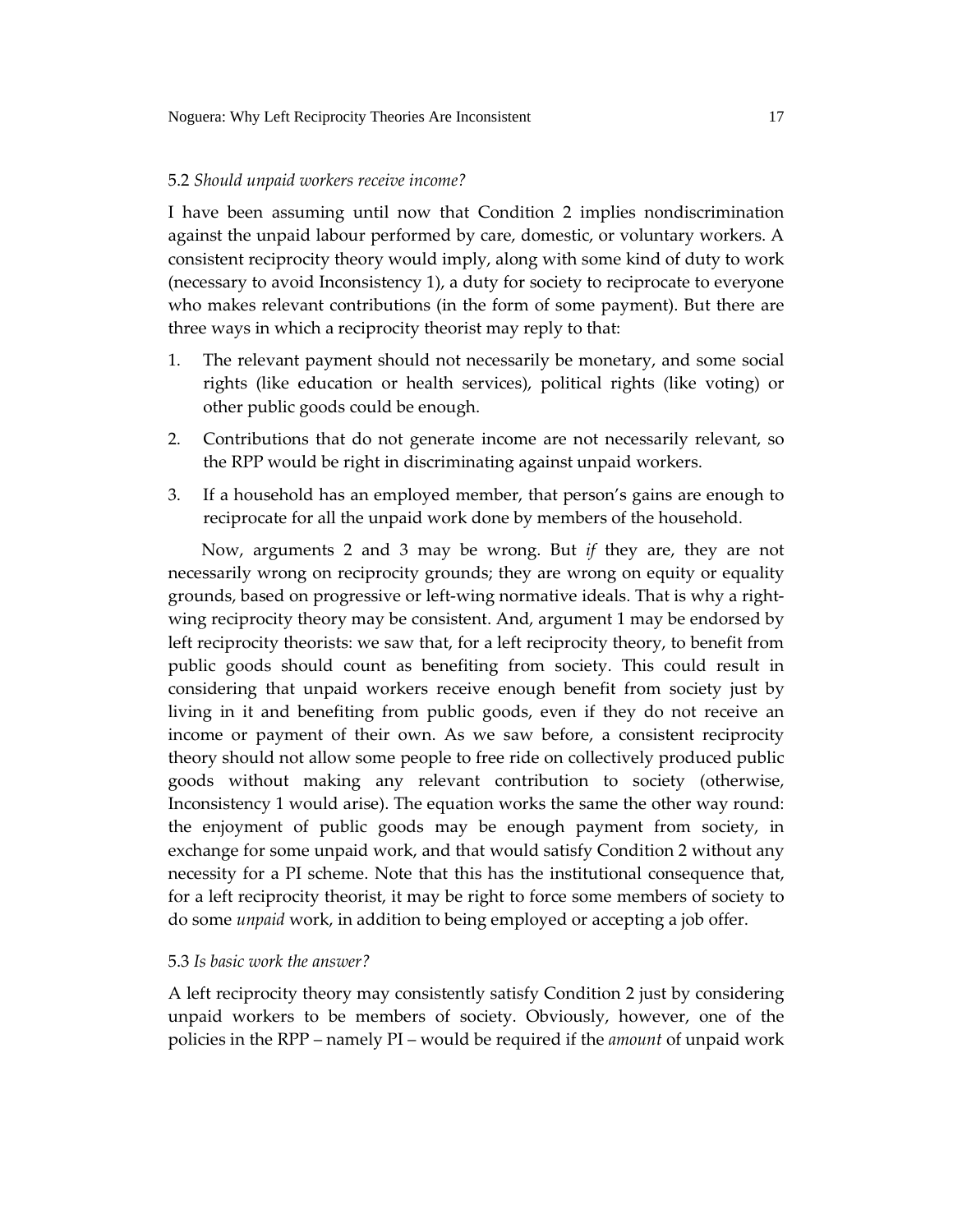done by some citizens is higher than a decent minimum contribution. In that case, PI would be the only scheme in the RPP that would avoid Inconsistency 2, but it is hard to see how it could be consistently implemented. Then, in order to avoid Inconsistency 2, left reciprocity theorists should have to either render the RPP as unnecessary or abandon it in favour of BI (and thus give up their objection against the latter).

But section 5.2 suggests another possible institutional solution for left reciprocity theories: what we could plausibly call a "basic work" scheme (Jackson, 1999; Noguera, 2002). Under such a scheme, all able-bodied citizens would have to perform some amount of socially useful or necessary work throughout their lives so that some amount of socially necessary work would be distributed equally and compulsorily among the population. As we have seen, this required work may be paid or unpaid. But here a reciprocity theorist would be in big trouble again: if it is paid, why not pay the rest of the unpaid work that citizens may perform outside the programme? That would be unequal in terms of Condition 2, since the same payment would be made to those who do extra unpaid work as is made to those who don't. If, on the contrary, basic work is not paid, we would still face more serious implementation and political problems than with PI: for example, basic work would require an unimaginable degree of authoritarianism and state control over the economy and the life choices of citizens. And this would lead us to a planned economy even in such fields as care and domestic work. A basic work scheme would be incompatible with left-wing and progressive ideals to the extent that they value basic liberties. Therefore, democratic left reciprocity theories never defend the basic work scheme although it would be consistent with the reciprocity principle (satisfying both Conditions 1 and  $2$ ).

The conclusion to sections 4 and 5, then, is that virtually all policy designs favoured by left reciprocity theorists fall under one or more of the inconsistencies shown in Table 1. Reciprocity theorists accuse BI of failing to satisfy Condition 1, but surprisingly, the RPP also fails to satisfy that condition and seems badly prepared to satisfy Condition 2, which would be totally satisfied by BI. The RPP is compatible with the existence of surfers and, at the same time, does not ensure that society reciprocates to all who are "doing their bit." Conversely, some of the policy designs needed for bringing about real reciprocity (case A in Table 1) are often rejected by left reciprocity theorists - the only policy packs that score positive in both Conditions 1 and 2 include some arrangement that left reciprocity theorists do not (and seemingly cannot) accept.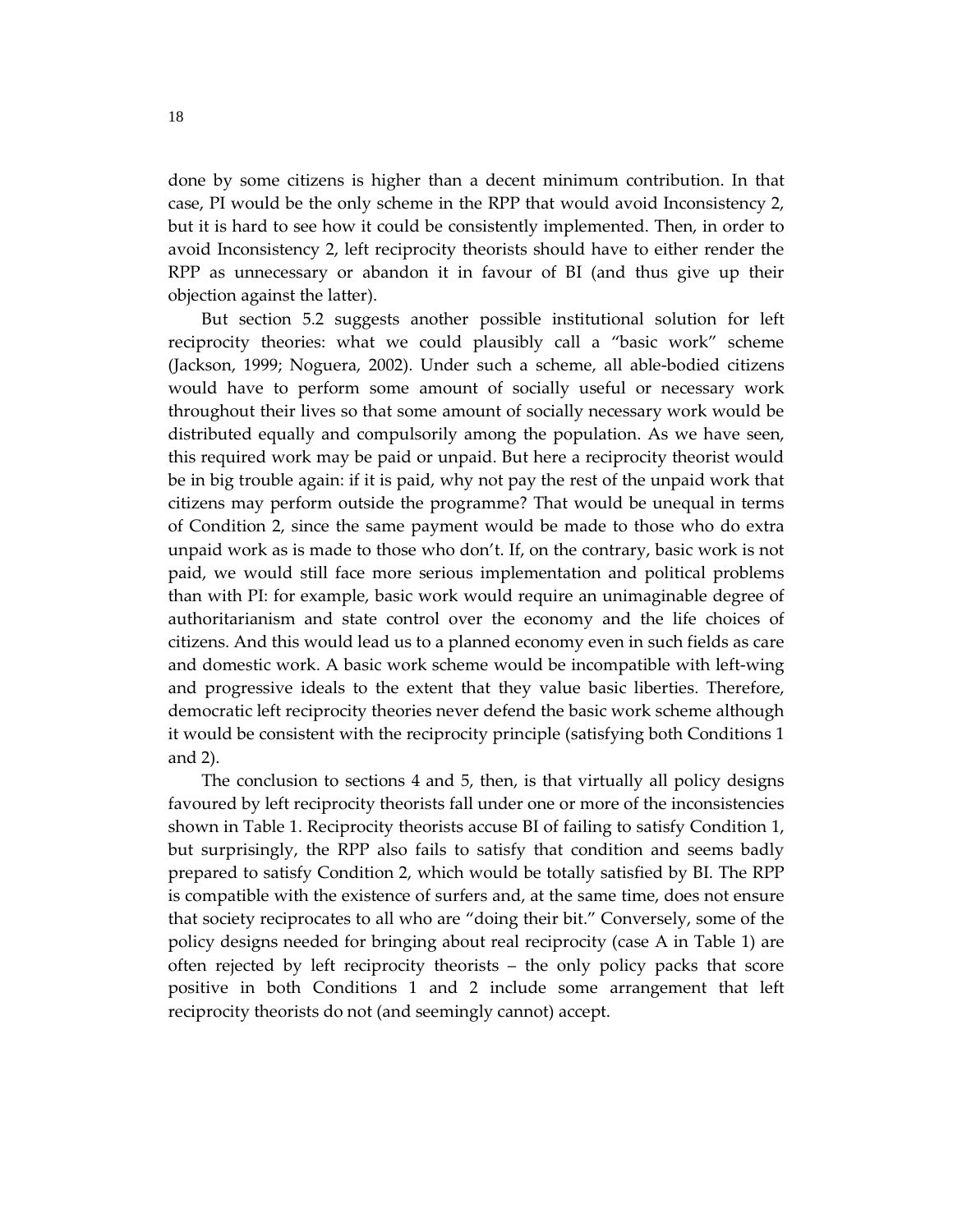# 6. Conclusion: Why Left Reciprocity Theorists (and Some BI Supporters) **Should Not Be Ashamed of Defending BI**

Why do left reciprocity theorists reject policies that bring about case A and satisfy both Conditions 1 and 2? Unfeasibility does not seem to be the reason: some feasible policy packs may satisfy those conditions. Then the reason must be that they perceive some unfairness in those policy options. But why do they see those policies as unfair? It cannot be because they fail to satisfy the reciprocity principle: they do. They do not reject those policies in the name of reciprocity, but rather because they are *left* reciprocity theorists. So left reciprocity theorists must admit (and they often do) that there are other principles of justice guiding their policy choices.

It is important to know the reasons underlying this (somewhat paradoxical) rejection of the reciprocity principle by some of the so-called reciprocity theorists - so that we might be able to determine the proper role of reciprocity in a just society, and to see that it differs from the role reciprocity theorists give to it, even when they admit that there are other principles of justice. Because of space limitations, I cannot go deeply into each reason, but these include such values and principles as freedom from coercion, free choice of occupation, relief from poverty, altruism, self-respect, the right to decide whether or not to participate in a cooperative framework, and the idea that rights are subject-centred (Buchanan, 1990). Once all those reasons were fully developed and acknowledged, left reciprocity theorists would have to accept that the reciprocity argument should not affect minimum levels of material subsistence and freedom such as those BI wants to ensure.

By now, it should be clear that I do not agree that pragmatic and implementation arguments are all that BI supporters can use to reject the reciprocity objection – even if BI provides more *de facto* reciprocity than does the RPP or any similar policy pack (White, 2006, pp. 6–8); even if BI provides valuable benefits other than reciprocity (White, 2006, pp. 4-6); and even if the RPP and similar policy options are futile and trivial as separate policies from BI and would produce a similar scenario in practice.<sup>24</sup> Of course these arguments

<sup>&</sup>lt;sup>24</sup> Certainly, one may be surprised when some social policy scholars who are openly critical of BI declare they agree with most of the steps towards it, if these are presented to them one by one: for instance, to accept proposals such as a universal basic pension, a universal child benefit, a generous guaranteed minimum income or negative income tax, and even some in-work benefits like tax credits or sabbatical leaves, is to back individually all the pieces that together form a universal and unconditional BI. It is irrational to be against the reform R (which equals  $a + b + c$ ) while at the same time favouring a, b and c if these are taken separately. But from a psychological or political viewpoint, this is often done. As Marx said, we should not confuse the logic of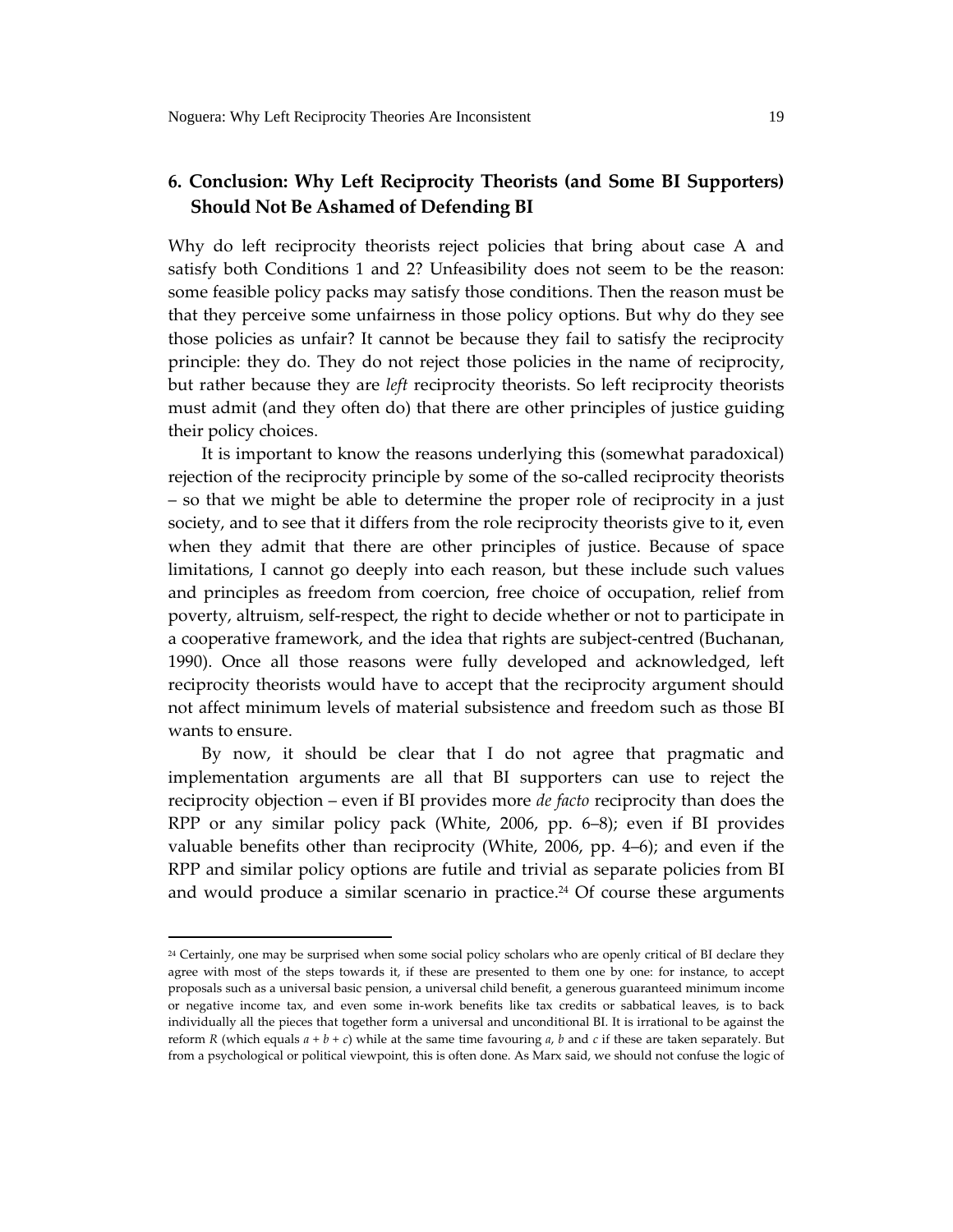may play an important role in the political arena. But, in using them, BI supporters concede that any lack of reciprocity raised by BI is to some extent unfair. I suggest that even left reciprocity theorists implicitly acknowledge that this is not so.

Reciprocity is not a first-choice option to be discarded only because it is not feasible: first, because it would be feasible under some (unacceptable, even for left reciprocity theorists) conditions; second, because feasible or not, reciprocity is not a first-choice option, as far as basic subsistence and basic real freedom are concerned. Similarly, BI is not just a second-choice or compensatory policy, provisional until we find an institutional design that directly distributes job opportunities, decent contributions, and payments in a reciprocity-friendly way. There is no third choice, conceptually speaking: either one favours the unconditionality of some basic citizens' benefits (and accepts that the reciprocity principle does not apply *there*), or one cannot oppose more coercive right-wing reciprocity measures. There is no consistent nonideal model of left reciprocity policies. In contrast, BI is a nonideal model consistent with many left-wing intuitions and inspirations. And that is why left reciprocity theorists should not be ashamed of becoming BI supporters.

## **References**

Anderson, Elizabeth (1999) "What Is the Point of Equality?" Ethics 109 (2), pp. 287-337.

- Anderson, Elizabeth (2001) "Optional Freedoms," in Philippe Van Parijs (ed.) What's Wrong With a Free Lunch. Boston: Beacon Press.
- Anderson, Elizabeth (2004) "Welfare, Work Requirements, and Dependant-Care," Journal of Applied Philosophy 20 (2), pp. 243-256.
- Arneson, Richard J. (1997) "Egalitarianism and the Undeserving Poor," Journal of Political Philosophy 5 (4), pp. 327-350.
- Atkinson, Anthony B. (1996) "The Case for a Participation Income," The Political Quarterly  $67(1)$ .
- Atkinson, Anthony B. (2004) "How BI Is Moving Up the Policy Agenda: News From the Future," in Guy Standing (ed.) Promoting Income Security As a Right: Europe and North America. London: Anthem Press.
- Barry, Brian (1997) "The Attractions of Basic Income", in Jane Franklin (ed.) Equality. London: Institute for Public Policy Research.
- Barry, Brian (2001) "UBI and the Work Ethic", in Philippe Van Parijs (ed.) What's Wrong With a Free Lunch. Boston: Beacon Press.

the matter with the matter of logic, but I cannot see how the attitude of these BI critics may be openly defended as intellectually consistent.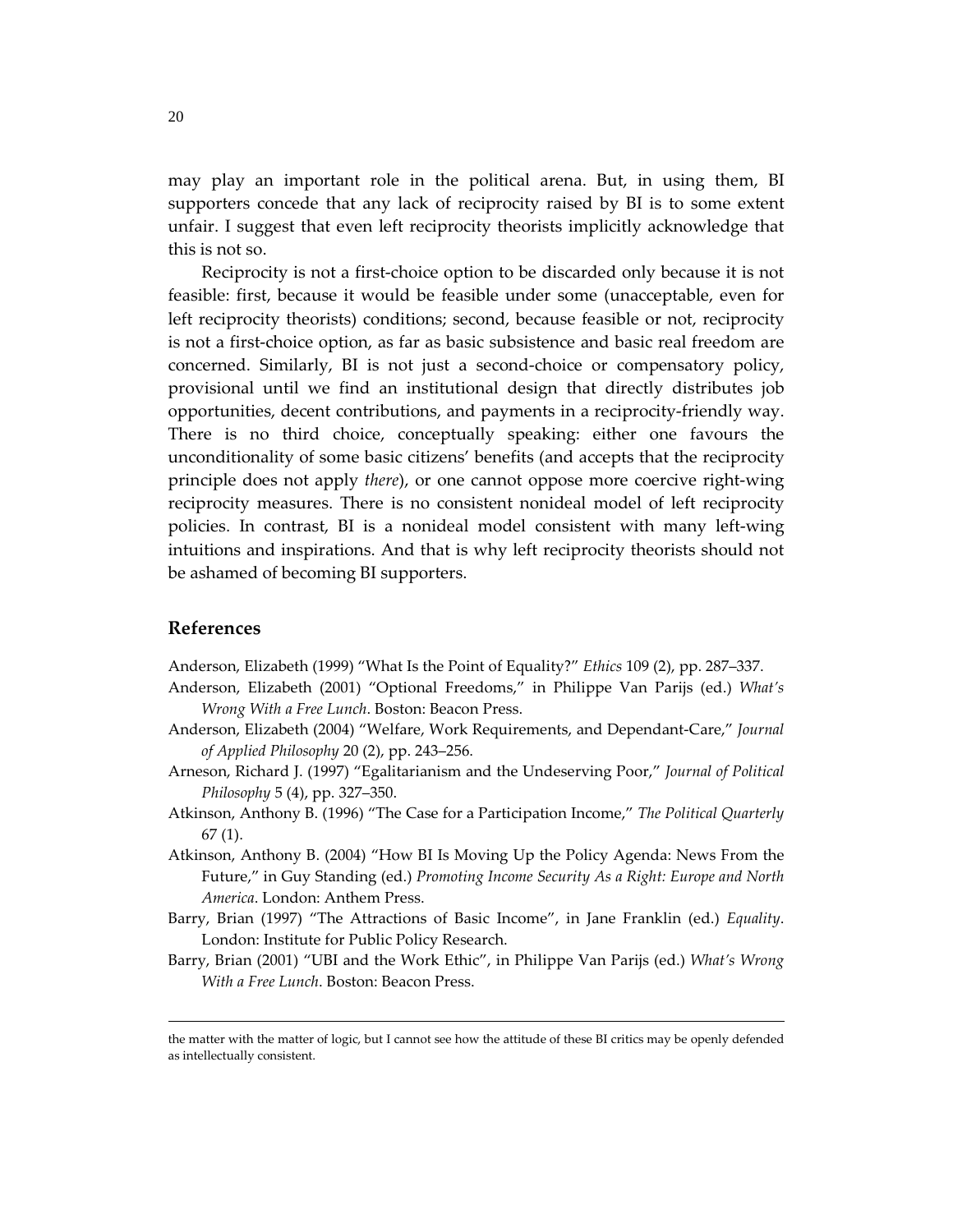- Beck, Ulrich (2000) The Brave New World of Work. Cambridge: Cambridge University Press.
- Buchanan, Allen (1990) "Justice as Reciprocity Versus Subject-Centered Justice," Philosophy and Public Affairs 19 (3), pp. 227-252.
- Couillard, Pascal (2002) "A Little Water in a Glass of Wine or a Glass of Water With a Little Wine in It? Justice as Reciprocity and the UBI: A Possible Reconciliation of Two Enemies?" Chaire Hoover Working Paper (DOCH) 78.

De Swaan, Abram (1988) In Care of the State. Cambridge: Basil Blackwell.

- De Wispelaere, Jurgen and Lindsay Stirton (2007) "The Public Administration Case Against Participation Income," Social Service Review (forthcoming).
- Elster, Jon (1986) "Comments on Van der Veen and Van Parijs," Theory & Society 15 (5), pp. 709-722.
- Goodin, Robert E. (2001) "Something for Nothing?" in Philippe Van Parijs (ed.) What's Wrong With a Free Lunch. Boston: Beacon Press.
- Goodin, Robert E. (2002) "Structures of Mutual Obligation," Journal of Social Policy 31 (4), pp. 579-596.
- Groot, Loek and Robert van der Veen (2000) "How Attractive Is a Basic Income for European Welfare States?" in Basic Income on the Agenda. Policy Objectives and Political Chances. Amsterdam: Amsterdam University Press.
- Jackson, William A. (1999) "Basic Income and the Right to Work: a Keynesian Approach," Journal of Post Keynesian Economics 21 (4), pp. 639–662.
- McKinnon, Catriona (2003) "BI, Self-Respect and Reciprocity," Journal of Applied Philosophy 20 (2), pp. 143-158.
- Mead, Lawrence (1987) Beyond Entitlement: The Social Obligations of Citizenship. New York: Free Press.
- Mead, Lawrence (1992) The New Politics of Poverty: The Nonworking Poor in America. New York: Basic Books.
- Noguera, José A. (2002) "¿Renta Básica o «Trabajo Básico»? Algunos argumentos desde la teoría social," Sistema 166, pp. 61-85.
- Noguera, José A. (2005) "Citizens or Workers? Basic Income Vs. Welfare-to-Work Policies," Journal of Law and Urban Studies, 2 (1), pp. 103-124.
- Offe, Claus (2001) "Pathways From Here," in Philippe Van Parijs (ed.) What's Wrong With a Free Lunch. Boston: Beacon Press.
- Opielka, Michel (2005) "Complex Justice and BI," GSSS Conference on Social Justice, 10-12 March 2005, University of Bremen.
- Phelps, Edmund (1997) Rewarding Work: How to Restore the Self-Support to Free Enterprise. Cambridge, MA: Harvard University Press.
- Segall, Shlomi (2005) "Unconditional welfare benefits and the principle of reciprocity," Politics, Philosophy and Economics 4 (3), pp. 331-354.
- Van der Veen, Robert J. (2004) "Basic Income Vs. Wage Subsidies: Competing Instruments in an Optimal Tax Model With a Maximin Objective," Economics & Philosophy, 20, pp. 147-183.